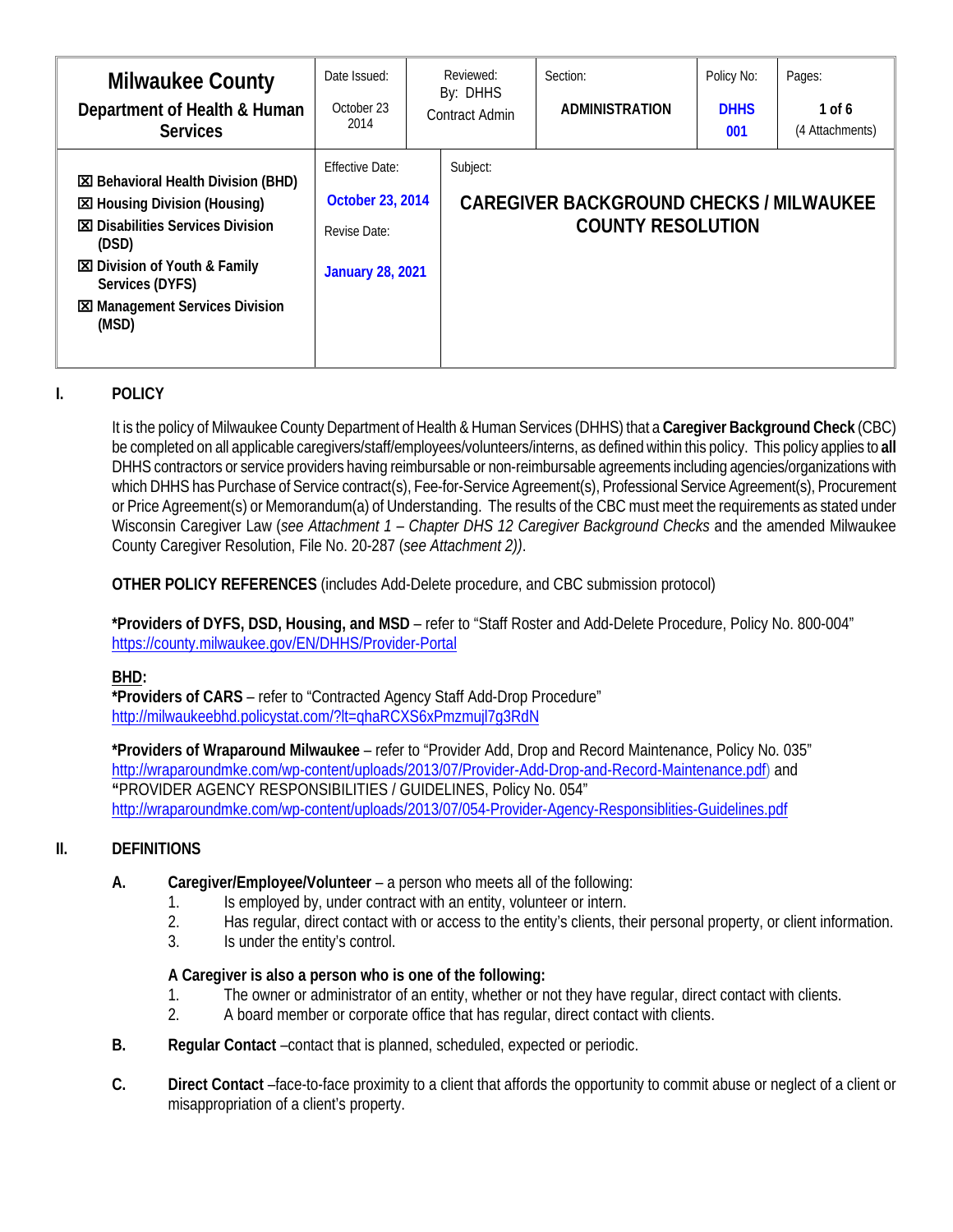### **II. DEFINITIONS (cont'd)**

- **D. Under the Entity's Control** –a person employed by or under contract with the entity for whom the entity does both of the following:
	- 1. Determines whether a person employed by or under contract with the entity that has access to clients may provide care, treatment or other similar support service functions to clients being served by the entity.
	- 2. Directs or oversees one or more of the following:
		- a) The policy or procedures the person must follow in performing his or her duties as a caregiver/employee.
		- b) The conditions under which the person performs his or her duties.
		- c) The tasks performed by the person.
		- d) The person's work schedule.
		- e) The supervision or evaluation of the person's work or job performance, including imposing discipline or awarding performance awards.
		- f) The compensation the person may receive for performing his or her duties as a caregiver/employee**.**
- **E.** "**Provider**" an agency, organization or individual with whom a DHHS contract, agreement or Memoranda of Understanding has been executed.
- **F. "Direct Service Provider**" (DSP) Provider employee, volunteer, paid or unpaid intern, Independent Service Provider or subcontractor, who provides direct care and/or Covered Services to a Participant/Service Recipient on behalf of a Provider, for which the Provider receives compensation from the Purchaser under the agreement.
- **G.** "**Indirect Staff**"- is an employee, individual independent contractor or subcontractor who is not a DSP, but is associated with Covered Services as a supervisor, billing staff, case records and/or quality assurance worker, and/or is someone (i.e.: volunteer) who has access to clients, client property, and/or client information of Service Recipients. Agency owner, President, CEO, Executive Director, and/or Senior Staff are considered Indirect Staff if reporting to work at a site where Covered Services are provided.

### **III. PROCEDURE**

- **A. Prior to the provision of service**, a CBC must be completed on all DSP and Indirect Staff as required by the State of Wisconsin Caregiver Law.
- **B. A complete CBC consists of the three following required documents:**
	- 1. A completed Background Information Disclosure (BID) form (*must use current DHS BID* F-82064 <https://www.dhs.wisconsin.gov/library/F-82064.htm> The initial BID must be dated no more than 90 days prior to the start of service*. All BID's (typed or handwritten) must contain a handwritten signature of the applicant. An e*lectronic signature system date stamped is acceptable per required guidelines mentioned elsewhere in the contract.
	- 2. A response from the Department of Justice (DOJ) Wisconsin Criminal History Record Request consisting of either a "no record found" response or a criminal record transcript (*see Attachment 4 – Sample DOJ).*
	- 3. A response letter (Caregiver Background Check) from the Department of Health Services (DHS) that reports the person's status, including administrative finding or licensing restrictions (*see Attachment 5 – Sample DHS Letter)*.
	- 4. **Optional**: Conviction records through the Wisconsin Circuit Court Access (WCCA) system, formerly known as CCAP, online at http://wcca.wicourts.gov and may consider convictions found through WCCA which may or may not appear through the Wisconsin Criminal History Records Request process (the DOJ report).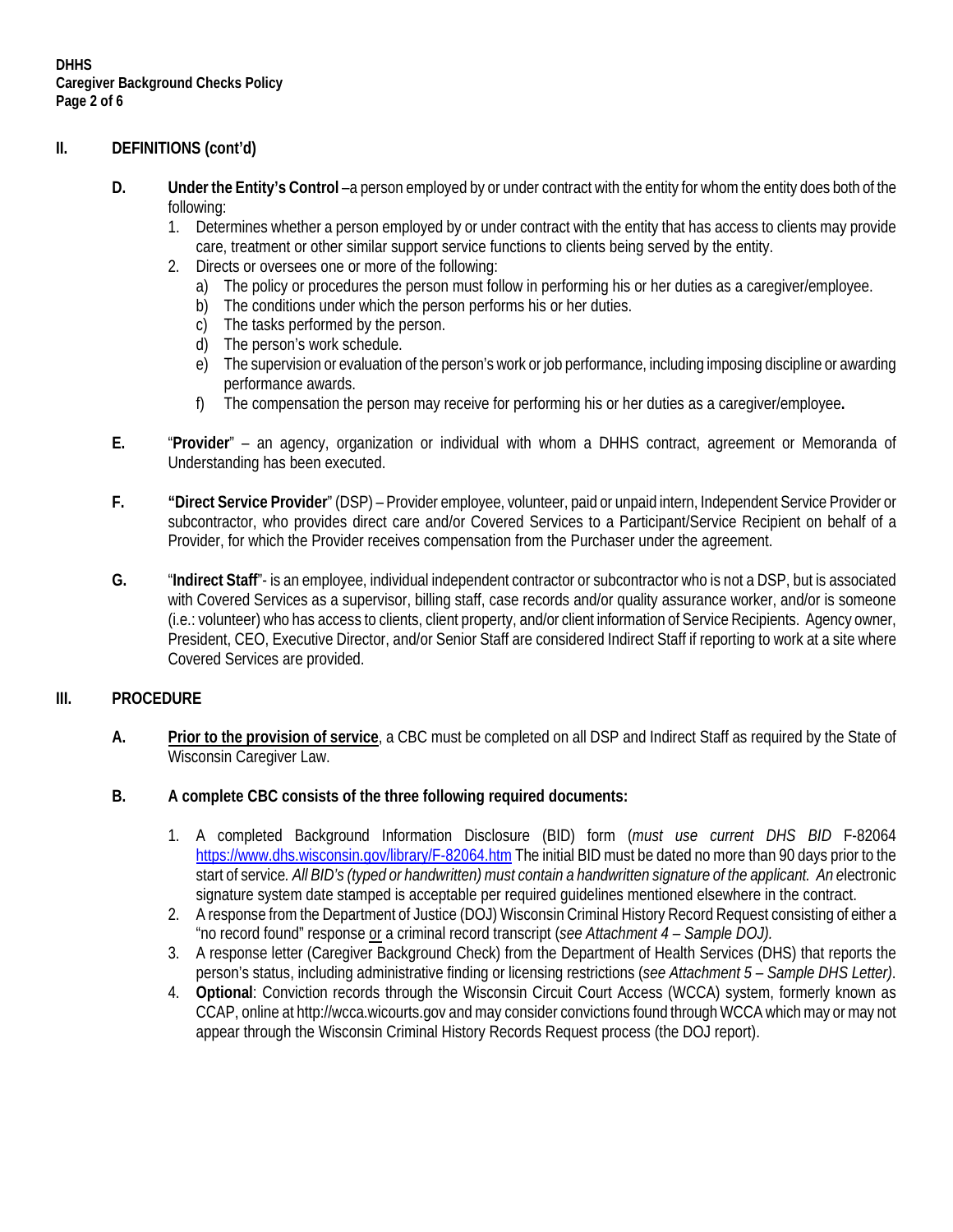### **III. PROCEDURE** (cont'd)

**C.** Prior to running a DOJ and DHS Letter, Provider to carefully review the DSP/Indirect staff's BID for complete and accurate information. Individual is required to self-disclose, and fully answer all questions on the BID Form which includes entering information in the field named, "Any Other Names By Which You Have Been Known (Including Maiden Name)."

### **When running a DOJ and DHS letter; Provider is required to enter in the "Alias Fields" the information entered on the BID: "Any Other Names By Which You Have Been Known (Including Maiden Name)."**

DOJ also advises when running a DOJ to use the individual's **"Master Name"** as **main name search** (leave off suffixes, Jr, Sr etc.) and include the SSN. If person has a hyphenated last name, enter the last name together, with no hyphen or space.

Under Alias Names include all other names known as including other spellings to person's name, remaining suffixes (with no period (.) after Jr or Sr), hyphenated last name.

Per DOJ instruction page:

- o When running a background check on a person with multiple last names, a good practice is to enter the names in the following formats: Smith Jones, Smith-Jones, and Smithjones, using the alias field to include the alternate spellings in the same search. Entering the names in this manner will increase the likelihood that all possible candidates will be returned in a search.
- o The Department of Justice has made changes to the name based searches, which reduce the number of candidates returned. The Department of Justice name based searches now use the following matching criteria: Exact Date of Birth, exact Last Name, exact First Initial OR Exact Social Security Number, exact Last Name, exact First Initial

### **NOTE: Failure to follow these instructions precisely may result in inaccurate results and delayed provider approvals, including your agency being required to re-run the CBC if alias information is not included on the search.**

- **D.** If providing **direct care and services to children and/or youth**, qualified agency personnel are responsible for closely examining the results of the Caregiver Background Checks for criminal convictions or findings of misconduct by a governmental agency; and to make employment decisions in accordance with the requirements and prohibitions in the law and in the AMENDED MILWAUKEE COUNTY CAREGIVER RESOLUTION.
- **E. All copies of ALL** Background Check information must be kept in the DSP or Indirect Staff's personnel file or other file for the **most recent five-year** period, for the express purpose of retaining all required CBC information.
- **F.** Agency shall have a **written policy** that is communicated to all DSP's and Indirect Staff upon hire, and annually thereafter, requiring immediate (*within 24 hours of the event)* notification to Agency of any new arrests, charges, or convictions. Communication of this policy shall be documented with the employee's signature and kept in the employee file. Upon notification from caregiver/employee/volunteer/intern to Agency as described above, Agency shall notify respective Network (**BHD** - bhdproviders@milwaukeecountywi.gov or **DHHS** [dhhscbc@milwaukeecountywi.gov\)](mailto:dhhscbc@milwaukeecountywi.gov) within one (1) business day.
- **G.** RESPECTIVE NETWORK or DHHS may also request from provider or obtain conviction records through the Wisconsin Circuit Court Access (WCCA) system, formerly known as CCAP, online at[: http://wcca.wicourts.gov,](http://wcca.wicourts.gov/) and may consider convictions found through WCCA which may or may not appear through the Wisconsin Criminal History Records Request process (the DOJ report).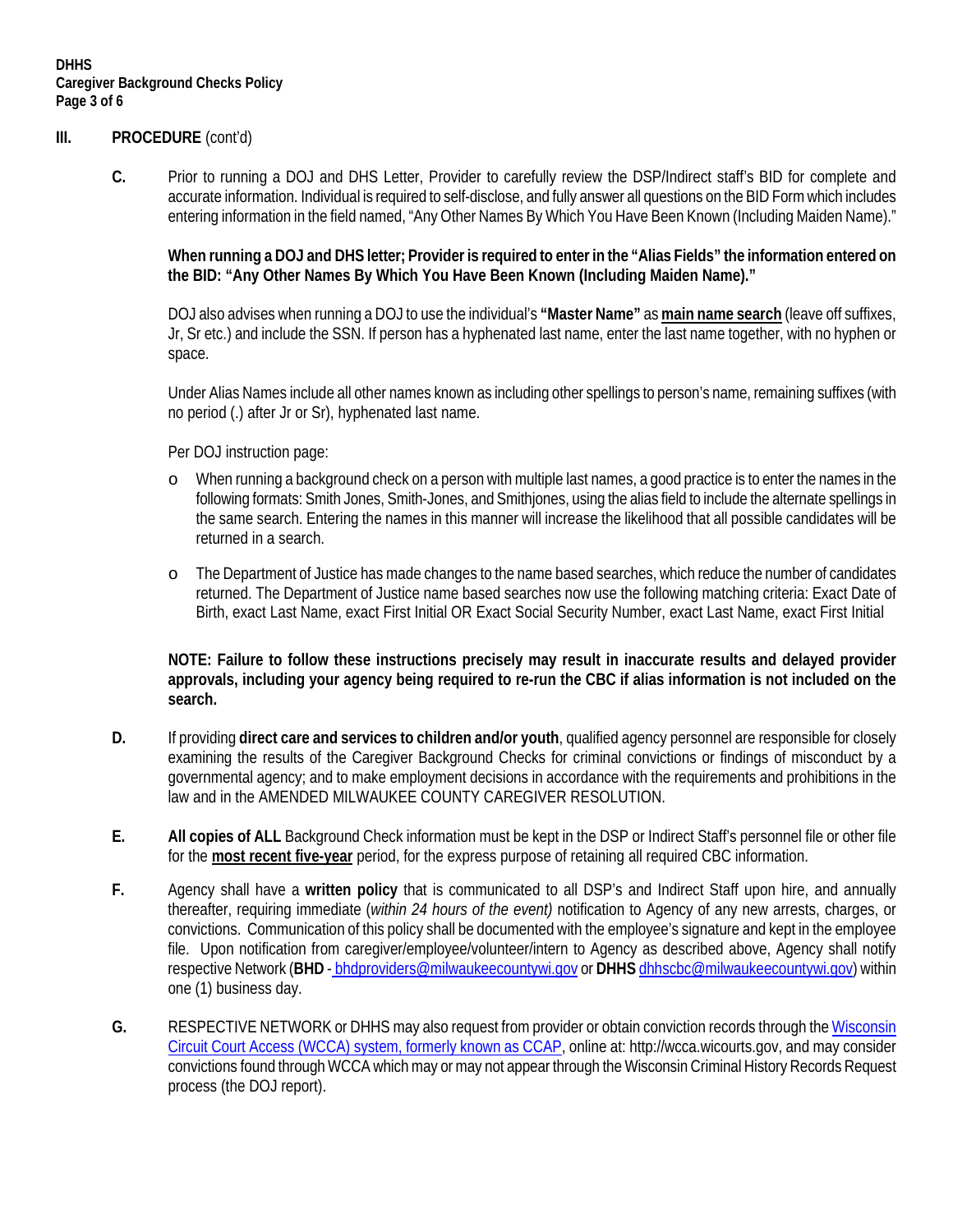### **IV. REQUIREMENTS**

- **A. Within 90 days prior** to the provision of services, agencies shall conduct Background Checks at their own expense on all applicable staff/DSP's/Indirect Staff. Background Checks conducted at other agencies where individual may have been employed/volunteered are NOT transferrable to the new potential employer.
- **B.** After the initial Background Check, Providers are required to conduct a new Background Check **every four years** (*every four years means to the date of the last Background Check – i.e., if a Background Check was completed on 1/16/10, the next Check must be completed prior to or on the date of 1/16/14)*, OR at any time within that period when Agencies have reason to believe that a new check should be obtained, or as often as is necessary to ensure that Individual Direct Service Providers and/or Indirect Staff have suitable backgrounds and are free of any barred convictions at all times that services are delivered.
- **C**. Agencies must obtain a Background Check from the previous State of residence if any prospective staff has been living in the State of Wisconsin for less than three (3) years either by obtaining the record from the other state, National Check or by obtaining a FBI fingerprint check.

Note: out-of-state checks are not available from all states – some are considered "closed" states. In these cases, FBI check must be obtained. National Criminal Search may be substituted for FBI check ("open" states only). Details for obtaining an FBI fingerprint check can be found at http://www.doj.state.wi.us/dles/cib/cib-forms.

- **D. A Background Check (***all 3 parts)* **of a potential new staff that reveals any criminal history, regardless of the disposition or any finding of licensure restriction, denial or revocation, must be sent to the respective Network or DHHS with the Add Request Form before that individual will be approved to provide services or have indirect contact with clients**.
- **E.** If a disposition of a criminal charge is not given (*other than "pending" or "open*"), the disposition must be obtained by the Provider by contacting the Milwaukee County Clerk of Courts ~ fax: (414) 223-1262. If an "open or pending" charge would affect staff's ability to enter the Network or DHHS will suspend consideration until resolution of the charge. Once the disposition is final, it is the responsibility of the agency to provide the Network or DHHS with the final disposition (if agency still considering New Hire).
- **F.** Agencies must notify the RESPECTIVE NETWORK (**BHD,** bhdproviders@milwaukeecountywi.gov) or **DHHS,** [dhhscbc@milwaukeecountywi.gov\)](mailto:dhhscbc@milwaukeecountywi.gov) **within one business day** to when any of the following occurs with one of their employees, DSP, Indirect Staff, owners, directors, etc.
	- a. The person has been charged with or convicted of any crime.
	- b. The person has been or is being investigated for any act, offense or omission, including abuse, neglect or misappropriation.
	- c. The person has a substantiated finding of abuse, neglect or misappropriation.
	- d. The person has been denied a license or had their license restricted or otherwise limited.
- **G. The Caregiver Background Check, review of criminal convictions, includes the following**:
	- 1. For any barred offense per *Wis. Stat. § 50.065* (use current version of List of Barred Offenses https://www.dhs.wisconsin.gov/caregiver/cbcprocess.htm: Table I (serving individuals 18 years of age or older) and Table II (serving individuals under age 18), and
	- 2. Additionally, for caregivers providing direct care to children and youth, review for any Wis. Stats. Chapter 948 offenses whether or not covered by state barred offense list (See Attachment 2, Amended Milwaukee County Resolution, File 20-287), and
	- 3. Substantially Related Test (DHS 12.06, and section IV, H. of this Policy).

**DHHS will accept findings of rehabilitation of any individual as determined by the State of Wisconsin's appeal process under Wis. Stat. § 50.065.**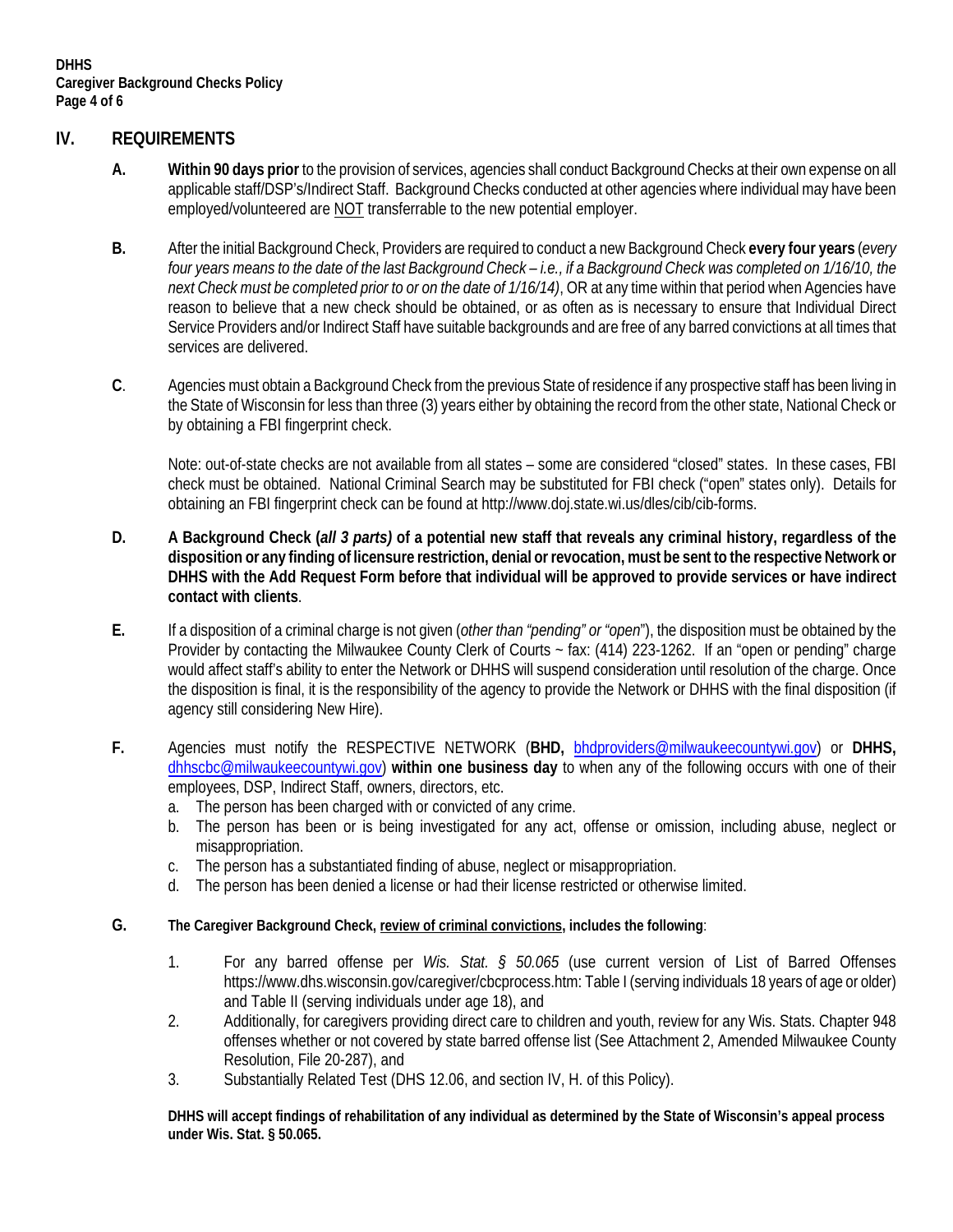### **IV. REQUIREMENTS** (cont'd)

**H.** In addition to compliance with Caregiver Background Checks and the amendedMilwaukee County Caregiver Resolution, provider agency will also consider conviction history of any candidate before requesting to add as a DSP and/or Indirect Staff to determine suitability based on a **substantially related offense test** as described in DHS 12.06 [\(https://docs.legis.wisconsin.gov/code/admin\\_code/dhs/001/12.pdf](https://docs.legis.wisconsin.gov/code/admin_code/dhs/001/12.pdf)*).*

In the following instances, provider agency shall obtain a copy of the Criminal Complaint and Judgment of Conviction from the Clerk of Court's Office, to determine whether a conviction is substantially related to care of a client:

- Any recent (within 5 years) misdemeanor criminal convictions as listed in 50.065 Wis Stats; i.e. battery, disorderly conduct, invasion of privacy, harassment; etc. or,
- Any felony convictions (within 5 years); or
- Any charges with open dispositions (for offenses that would possibly affect the provider's ability to enter the Network or DHHS)

This documentation shall be retained in the personnel file and submitted to the respective Network or DHHS upon request. When requested, the respective Network and/or DHHS will conduct an administrative review, on a case-by-case basis, to determine whether an offense is substantially related. The respective Network and/or DHHS reserves the right to make final determination regarding conviction records and whether a conviction is substantially related to the Covered Service in question.

Agency should take into consideration the following when making a **substantially related** determination:

- a. Severity of past convictions.
- b. Number of past convictions.
- c. Patterns of past criminal behavior.
- d. Duration of time between the first charge/conviction and the last charge/conviction (*i.e., does the person have a criminal history that spans 2 years or 20 years).*
- e. Time frame between the last charge/conviction and current date (*i.e., were they last charged/ convicted of a crime 1 year ago or 18 years ago).*
- f. Specific convictions and their relevance to performing the job/position being applied for.
- **I. Ongoing or Open Investigations/Audit/Review of Provider** (includes direct and indirect service providers, agency director/owners, etc.)

DHHS reserves the right to suspend a provider or defer action on provider approval requests for any of the following until the ongoing review is concluded and a final determination is made by the reviewing entity:

An ongoing or open investigation or audit/review by any governmental or regulatory body including but not limited to: Division of Quality Assurance (DQA)/Dept of Health Services (DHS), Adult Protective Services, DHS, Milwaukee County Adult Protective Services (APS), Bureau of Milwaukee Child Welfare (BMCW), Division of Milwaukee Child Protective Services (DMCPS), Milw County Division of Audit Services, Milw County Department of Health and Human Services (DHHS) and/or its divisions, or any other federal, state or local governmental entity.

If finding is substantiated by ANY of the above governmental or regulatory bodies, DHHS may use review determinations/final results to take further action: e.g., remove, terminate and/or bar service provider and/or contractor agency from providing services for DHHS, its respective divisions and/or provider networks.

Refer to Notification Section of Contract, agency required to Inform Purchaser of any Investigation by CMS, OIG, or any other governmental entity within 2 days of start of such investigation/notice for investigation and on receipt of the report.

**J.** Agencies shall not assign any staff to conduct work under the agreement who does not meet the requirements of the Wisconsin Caregiver Laws and the amended Milwaukee County Caregiver Resolution, File No. 20-287.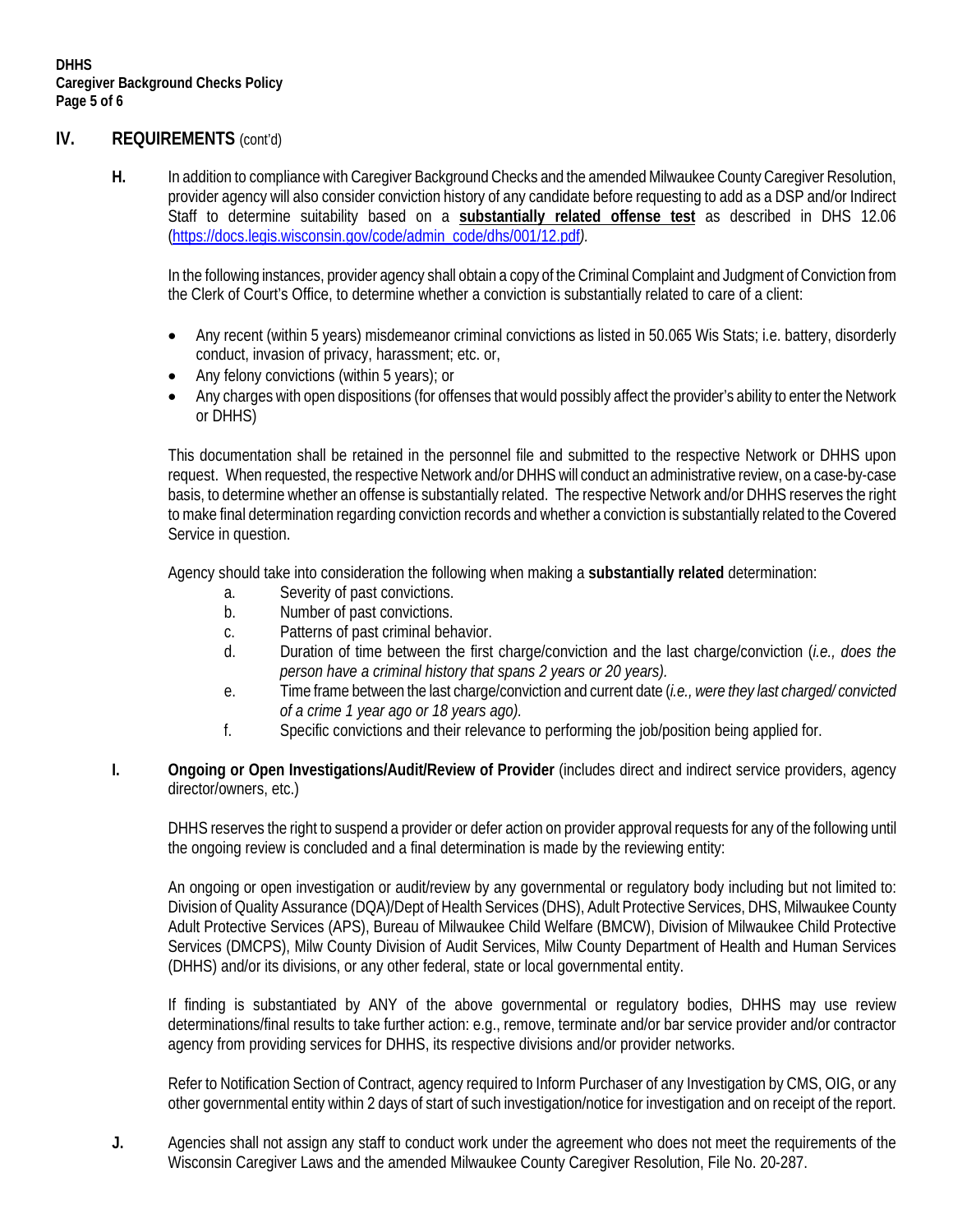### **DHHS Caregiver Background Checks Policy Page 6 of 6**

### **For References and more Information**

Please see Wisconsin Department of Health Services (DHS) 12 "Caregiver Background Checks," ss. 48.685 "Children's Code" and 50.065 "Uniform Licensure" of Wisconsin Statutes.

DHS Caregiver Program -><http://www.dhs.wisconsin.gov/caregiver/>

Wisconsin Caregiver Program Manual -> <https://www.dhs.wisconsin.gov/library/P-00038.htm>

WI Caregiver Program Offenses Affecting Caregiver Eligibility (**Offense List**) \*Offense List (use **current version)** -> https://www.dhs.wisconsin.gov/caregiver/cbcprocess.htm

### **Attachments:**

- 1. DHS 12 Caregiver Background Checks
- 2. Amended Milwaukee County Caregiver Resolution File No. 20-287
- 3. *Sample DOJ*
- 4. *Sample DHS Letter* \*BID form not attached - (use **current version** DHS F-82064 Background Information Disclosure [https://www.dhs.wisconsin.gov/library/F-82064.htm\)](https://www.dhs.wisconsin.gov/library/F-82064.htm)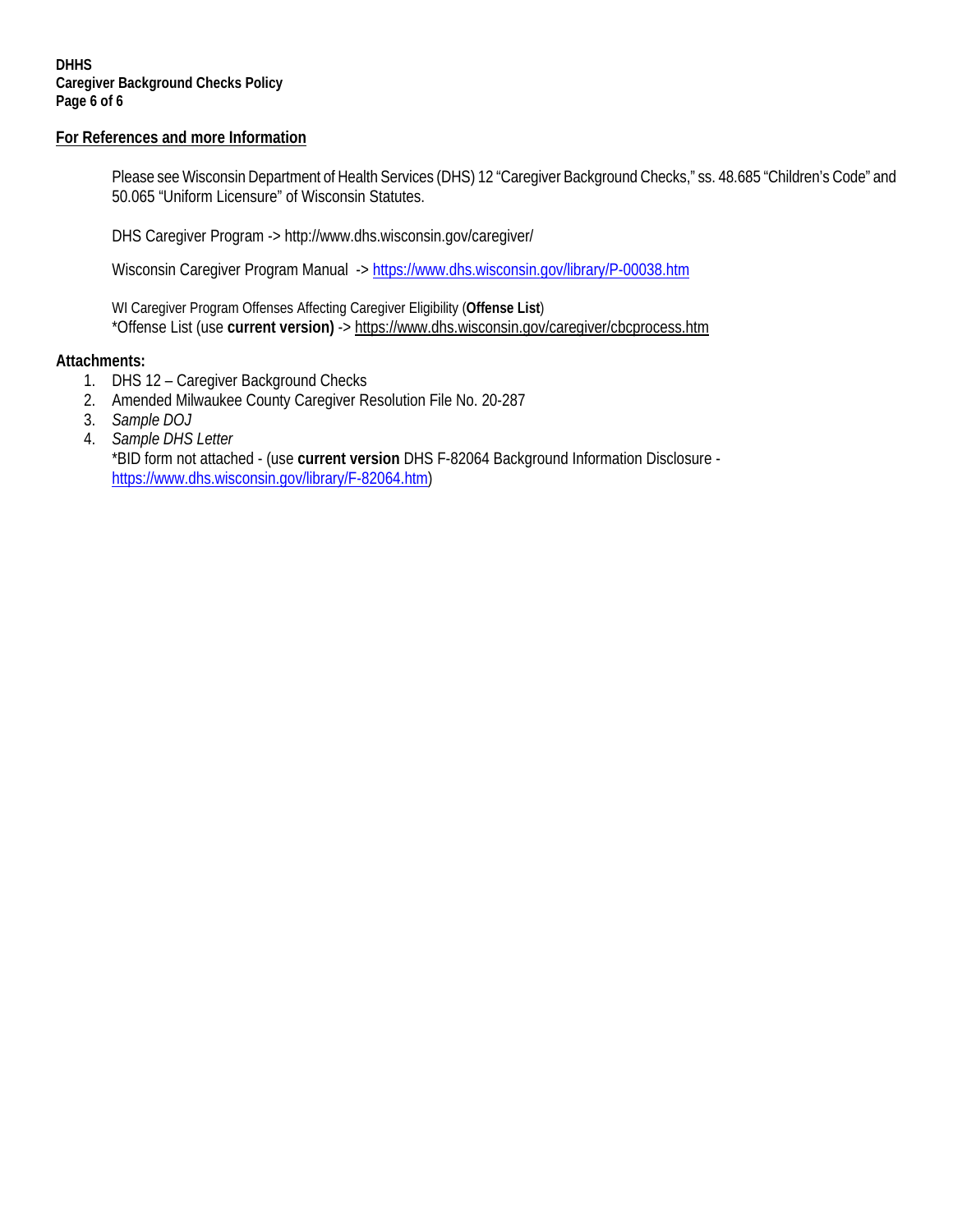#### 41 DEPARTMENT OF HEALTH SERVICES **DHS 12.03**

# DHHS POLICY 001 ATTACHMENT 1 – DHS 12

### **Chapter DHS 12**

### **CAREGIVER BACKGROUND CHECKS**

| Subchapter I — General Provisions<br>DHS 12.01 Authority and purpose.<br>Applicability.<br><b>DHS</b> 12.02<br>Definitions.<br><b>DHS</b> 12.03<br>Subchapter II — Background Checks<br>Contracting for background checks.<br><b>DHS</b> 12.04 |                                                                                                                                                | <b>DHS</b> 12.08<br>Armed forces background searches.<br>Transmittal of background check information.<br><b>DHS</b> 12.09<br>Maintaining confidentiality of background information disclosure<br><b>DHS</b> 12.10<br>forms.<br>Supervision pending receipt of caregiver background checks.<br><b>DHS</b> 12.11<br>DHS 12.115 Personal care services, disclosure of convictions.<br><b>Subchapter III - Rehabilitation Review</b> |                                                                            |
|------------------------------------------------------------------------------------------------------------------------------------------------------------------------------------------------------------------------------------------------|------------------------------------------------------------------------------------------------------------------------------------------------|----------------------------------------------------------------------------------------------------------------------------------------------------------------------------------------------------------------------------------------------------------------------------------------------------------------------------------------------------------------------------------------------------------------------------------|----------------------------------------------------------------------------|
| <b>DHS</b> 12.05<br><b>DHS</b> 12.06<br><b>DHS</b> 12.07                                                                                                                                                                                       | Sanctions.<br>Determining whether an offense is substantially related to client care.<br>Reporting background changes and nonclient residency. | <b>DHS</b> 12.12                                                                                                                                                                                                                                                                                                                                                                                                                 | Rehabilitation process for persons who have committed certain<br>offenses. |
|                                                                                                                                                                                                                                                |                                                                                                                                                |                                                                                                                                                                                                                                                                                                                                                                                                                                  |                                                                            |

**Note:** Chapter HFS 12 was repealed and recreated as an emergency rule effective February 13, 2000. Chapter HFS 12 as it existed August 31, 2000 was repealed and recreated, [Register,](https://docs.legis.wisconsin.gov/document/register/2000/B/toc) August, 2000, effective September 1, 2000. Chapter HFS 12 was renumbered chapter DHS 12 under s. 13.92 (4) (b) 1., Stats., and corrections made under s. 13.92 (4) (b) 7., Stats.[, Register November 2008 No. 635.](https://docs.legis.wisconsin.gov/document/register/635/B/toc)

#### **Subchapter I — General Provisions**

**DHS 12.01 Authority and purpose.** This chapter is promulgated under the authority of s.  $48.685(1)(ag) 1. a., (2)(d), (4),$  $48.685(1)(ag) 1. a., (2)(d), (4),$  $(5)$  [\(a\),](https://docs.legis.wisconsin.gov/document/statutes/48.685(5)(a)) [\(6\)](https://docs.legis.wisconsin.gov/document/statutes/48.685(6)(b)) (b) an[d \(c\),](https://docs.legis.wisconsin.gov/document/statutes/48.685(6)(c)) Stats.; and s.  $50.065$  (1) (ag) 1. a., [\(2\) \(d\),](https://docs.legis.wisconsin.gov/document/statutes/50.065(2)(d)) [\(4\),](https://docs.legis.wisconsin.gov/document/statutes/50.065(4)) [\(5\),](https://docs.legis.wisconsin.gov/document/statutes/50.065(5)) [\(6\) \(b\)](https://docs.legis.wisconsin.gov/document/statutes/50.065(6)(b)) and [\(c\),](https://docs.legis.wisconsin.gov/document/statutes/50.065(6)(c)) Stats.; and s. [227.11 \(2\),](https://docs.legis.wisconsin.gov/document/statutes/227.11(2)) Stats., to protect from harm clients served by department−regulated programs, children placed in foster homes licensed by county departments of social or human services or private child–placing agencies or children who are being adopted, and children served in day care programs contracted by local school boards under s. [120.13 \(14\),](https://docs.legis.wisconsin.gov/document/statutes/120.13(14)) Stats., by requiring uniform background information screening of persons regulated and persons who are employees of or under contract to regulated entities or who are nonclient residents of regulated entities.

**Note:** Background checks under s. [48.685](https://docs.legis.wisconsin.gov/document/statutes/48.685) are administered by the Department of Children and Families. See ch[. DCF 12.](https://docs.legis.wisconsin.gov/document/administrativecode/ch.%20DCF%2012)

**Note:** Administrative rules governing county certified day care centers appear in ch[. DCF 202.](https://docs.legis.wisconsin.gov/document/administrativecode/ch.%20DCF%20202)

**History:** Cr. Register, August, 2000, No. 536, eff. 9−1−00; correction made under s[. 13.92 \(4\) \(b\) 7.,](https://docs.legis.wisconsin.gov/document/statutes/13.92(4)(b)7) Stats.[, Register June 2009 No. 642.](https://docs.legis.wisconsin.gov/document/register/642/B/toc)

**DHS 12.02 Applicability. (1)** SCOPE. (a) *Persons and agencies affected.* This chapter applies to the department; to applicants for regulatory approval from the department; to persons, agencies and entities that have received regulatory approval from the department; to county department and child−placing agencies that license foster homes and approve applications for adoption home studies; to foster home license applicants and licensees and applicants for an adoption home study; to school boards that establish or contract for daycare programs under s. 120.13 [\(14\),](https://docs.legis.wisconsin.gov/document/statutes/120.13(14)) Stats., and to applicants and persons under contract to a school board to operate a day care program under s. [120.13](https://docs.legis.wisconsin.gov/document/statutes/120.13(14)) [\(14\),](https://docs.legis.wisconsin.gov/document/statutes/120.13(14)) Stats.

(b) *Entities covered.* The entities subject to this chapter are those regulated under: chs. [DHS](https://docs.legis.wisconsin.gov/document/administrativecode/ch.%20DHS%2034) 34, [35,](https://docs.legis.wisconsin.gov/document/administrativecode/ch.%20DHS%2035) [36,](https://docs.legis.wisconsin.gov/document/administrativecode/ch.%20DHS%2036) [40,](https://docs.legis.wisconsin.gov/document/administrativecode/ch.%20DHS%2040) [61,](https://docs.legis.wisconsin.gov/document/administrativecode/ch.%20DHS%2061) [63,](https://docs.legis.wisconsin.gov/document/administrativecode/ch.%20DHS%2063) [75,](https://docs.legis.wisconsin.gov/document/administrativecode/ch.%20DHS%2075) [82,](https://docs.legis.wisconsin.gov/document/administrativecode/ch.%20DHS%2082) [83,](https://docs.legis.wisconsin.gov/document/administrativecode/ch.%20DHS%2083) [85,](https://docs.legis.wisconsin.gov/document/administrativecode/ch.%20DHS%2085) [88,](https://docs.legis.wisconsin.gov/document/administrativecode/ch.%20DHS%2088) [89,](https://docs.legis.wisconsin.gov/document/administrativecode/ch.%20DHS%2089) [105,](https://docs.legis.wisconsin.gov/document/administrativecode/ch.%20DHS%20105) [110,](https://docs.legis.wisconsin.gov/document/administrativecode/ch.%20DHS%20110) [124,](https://docs.legis.wisconsin.gov/document/administrativecode/ch.%20DHS%20124) [127,](https://docs.legis.wisconsin.gov/document/administrativecode/ch.%20DHS%20127) [131,](https://docs.legis.wisconsin.gov/document/administrativecode/ch.%20DHS%20131) [132,](https://docs.legis.wisconsin.gov/document/administrativecode/ch.%20DHS%20132) [133,](https://docs.legis.wisconsin.gov/document/administrativecode/ch.%20DHS%20133) and [134,](https://docs.legis.wisconsin.gov/document/administrativecode/ch.%20DHS%20134) and any other direct client care or treatment program that may be licensed or certified or registered by the department.

**History:** Cr. [Register, August, 2000, No. 536](https://docs.legis.wisconsin.gov/document/register/536/B/toc), eff. 9−1−00; corrections in (1) (b) made under s. [13.92](https://docs.legis.wisconsin.gov/document/statutes/13.92(4)(b)7) (4) (b) 7., Stats., Register [November](https://docs.legis.wisconsin.gov/document/register/635/B/toc) 2008 No. 635; CR 10–091:<br>am. (1) (b) Register [December](https://docs.legis.wisconsin.gov/document/register/660/B/toc) 2010 No. 660, eff. 1–1–11; correction in (1) (b) made<br>under s. 13.92 (4) (b) 7. Stats., [Register](https://docs.legis.wisconsin.gov/document/register/667/B/toc) July 2011 No under s[. 13.92 \(4\) \(b\) 7.,](https://docs.legis.wisconsin.gov/document/statutes/13.92(4)(b)7) Stats.[, Register August 2011](https://docs.legis.wisconsin.gov/document/register/668/B/toc) No. 668; correction in (1) (b) made under s[. 13.92 \(4\) \(b\) 7.,](https://docs.legis.wisconsin.gov/document/statutes/13.92(4)(b)7) Stats[, Register June 2016 No. 726.](https://docs.legis.wisconsin.gov/document/register/726/B/toc)

#### **DHS 12.03 Definitions.** In this chapter:

**(1)** "Adoption home study" means an evaluation of a prospective adoptive family under ch. [DCF](https://docs.legis.wisconsin.gov/document/administrativecode/ch.%20DCF%2051) 51 o[r 54.](https://docs.legis.wisconsin.gov/document/administrativecode/ch.%20DCF%2054)

**(2)** "Agency" means the department, a county department or a school board or a child welfare agency licensed under s. [48.60,](https://docs.legis.wisconsin.gov/document/statutes/48.60) Stats., as a child−placing agency.

**(3)** "Background information disclosure form" means the department's form, F−82064, on which a person provides certain information concerning the person's background.

**(4)** "Bar" means, as a noun, that a person is not permitted to receive regulatory approval, or be employed as a caregiver by or under contract with an entity, or to reside as a nonclient at an entity.

**(5)** "Caregiver" has the meaning specified in s. [48.685](https://docs.legis.wisconsin.gov/document/statutes/48.685(1)(ag)) (1) (ag) or  $50.065$  (1) (ag), Stats., whichever is applicable.

**(6)** "Client" means a person who receives direct care or treatment services from an entity. For the purposes of this chapter, "client" includes an adopted child for whom an adoption assistance payment is being made under s. [48.975,](https://docs.legis.wisconsin.gov/document/statutes/48.975) Stats.

**(7)** "Contractor" has the meaning specified in ss. [48.685](https://docs.legis.wisconsin.gov/document/statutes/48.685(1)(ar)) (1) [\(ar\)](https://docs.legis.wisconsin.gov/document/statutes/48.685(1)(ar)) and [50.065](https://docs.legis.wisconsin.gov/document/statutes/50.065(1)(bm)) (1) (bm), Stats.

**(8)** "County department" means a county department of social services established under s. [46.215](https://docs.legis.wisconsin.gov/document/statutes/46.215) or [46.22,](https://docs.legis.wisconsin.gov/document/statutes/46.22) Stats., or a county department of human services established under s. [46.21 \(2m\)](https://docs.legis.wisconsin.gov/document/statutes/46.21(2m)) or [46.23,](https://docs.legis.wisconsin.gov/document/statutes/46.23) Stats.

**(9)** "Department" means the Wisconsin department of health services.

**(10)** "Direct contact" has the meaning specified in ss. [48.685](https://docs.legis.wisconsin.gov/document/statutes/48.685(1)(ar)) (1) [\(ar\)](https://docs.legis.wisconsin.gov/document/statutes/48.685(1)(ar)) and [50.065](https://docs.legis.wisconsin.gov/document/statutes/50.065(1)(br)) (1) (br), Stats.

**(11)** "Entity" has the meaning specified in s. [48.685](https://docs.legis.wisconsin.gov/document/statutes/48.685(1)(b)) (1) (b) or [50.065](https://docs.legis.wisconsin.gov/document/statutes/50.065(1)(c)) (1) (c), Stats., whichever is applicable.

**(12)** "Foster home" means any facility operated by a person required to be licensed under s. [48.62](https://docs.legis.wisconsin.gov/document/statutes/48.62(1)) (1), Stats., in which care and maintenance are provided for no more than 4 foster children, or, if all are siblings, for no more than 6 children, and also includes a treatment foster home that also provides structured professional treatment by trained individuals, and a home licensed for placement of children for adoption under s. [48.833,](https://docs.legis.wisconsin.gov/document/statutes/48.833) Stats., for whom adoption assistance will be provided under s. [48.975,](https://docs.legis.wisconsin.gov/document/statutes/48.975) Stats.

**Note:** The term "treatment foster home" no longer appears in the statutes.

**(13)** "Hospital" means a facility approved as a hospital under s. [50.35,](https://docs.legis.wisconsin.gov/document/statutes/50.35) Stats.

**(14)** "Nonclient resident" has the meaning specified in ss. [48.685](https://docs.legis.wisconsin.gov/document/statutes/48.685(1)(bm)) (1) (bm) and [50.065](https://docs.legis.wisconsin.gov/document/statutes/50.065(1)(cn)) (1) (cn), Stats.

**(15)** "Personal care services" has the meaning given in s. [50.065](https://docs.legis.wisconsin.gov/document/statutes/50.065(1)(cr)) (1) (cr), Stats.

**(16)** "Regular" means, in terms of direct contact with clients, contact that is scheduled, planned, expected, or otherwise periodic.

**(17)** "Regulatory approval" means:

(a) For purposes of s. [48.685,](https://docs.legis.wisconsin.gov/document/statutes/48.685) Stats., any of the following:

1. Issuance by the department of a license or certification or the continuation or renewal of a license or certification, or

Published under s. [35.93,](https://docs.legis.wisconsin.gov/document/statutes/35.93) Stats. Updated on the first day of each month. Entire code is always current. The Register date on each page **is the date the chapter was last published. is the date the chapter was last published.** Register November 2020 No. 779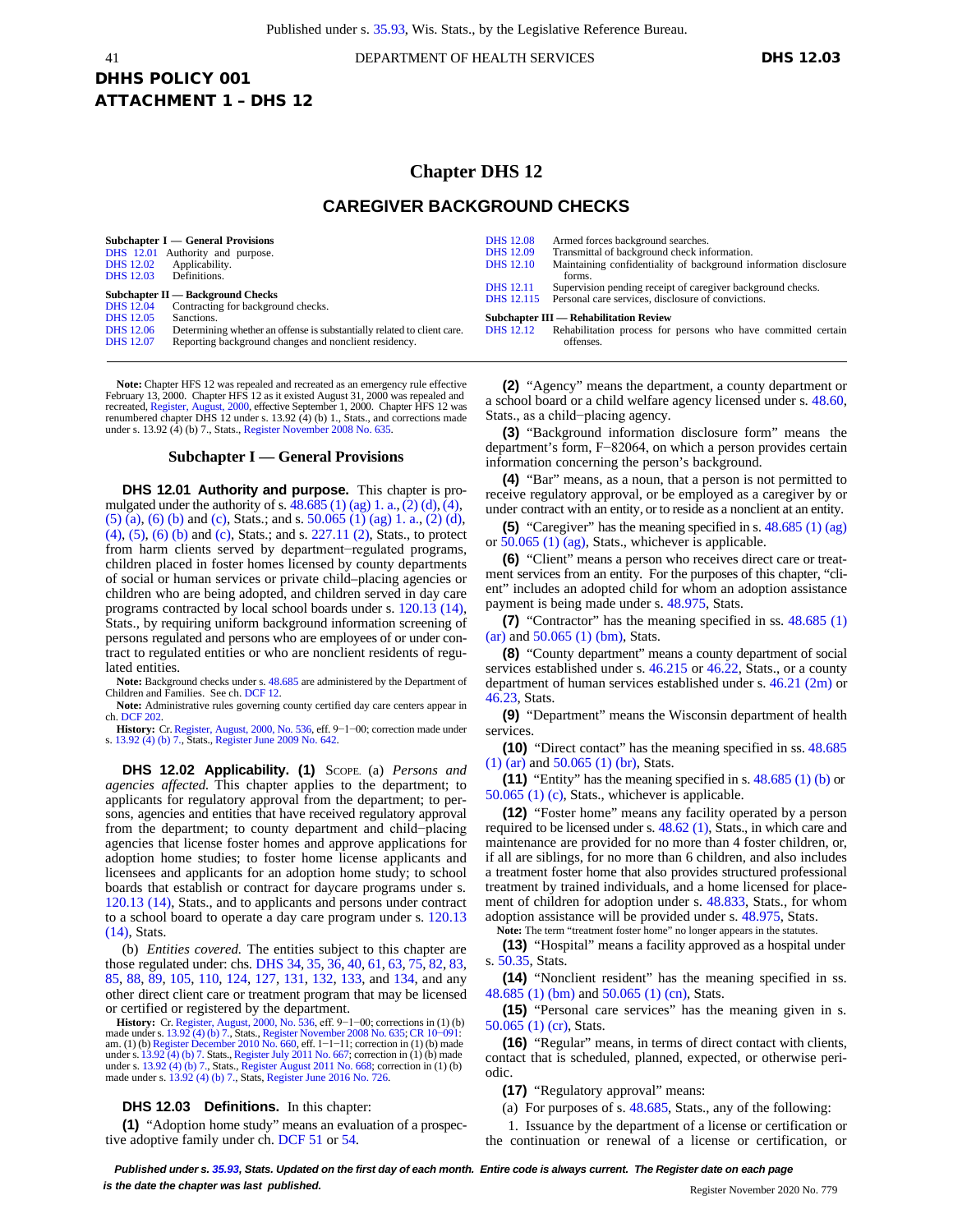approval of a prospective adoptive parent application for a home study.

2. Issuance or renewal by a county department or child−placing agency of a foster home or treatment foster home license under s. [48.62](https://docs.legis.wisconsin.gov/document/statutes/48.62) or [48.75,](https://docs.legis.wisconsin.gov/document/statutes/48.75) Stats., including a home licensed for placement of children for adoption under s. [48.833,](https://docs.legis.wisconsin.gov/document/statutes/48.833) Stats., for whom adoption assistance will be provided under s. [48.975,](https://docs.legis.wisconsin.gov/document/statutes/48.975) Stats., and includes approval of pre−adoptive applicants who contract for a home study with a licensed private child placing agency for approval of a placement of a child for adoption.

**Note:** Administrative rules governing county certified day care centers appear in ch[. DCF 202.](https://docs.legis.wisconsin.gov/document/administrativecode/ch.%20DCF%20202) **Note:** The term "treatment foster home" no longer appears in the statutes. See also

the note to s[. DHS 12.03 \(22\).](https://docs.legis.wisconsin.gov/document/administrativecode/DHS%2012.03(22))

3. Approval by a school board under s. [120.13 \(14\),](https://docs.legis.wisconsin.gov/document/statutes/120.13(14)) Stats., of day care services established by or contracted with a day care provider.

(b) For purposes of s. [50.065,](https://docs.legis.wisconsin.gov/document/statutes/50.065) Stats., issuance by the department of an entity license, certification, certificate of approval or registration, or approval by the department of the continuation of an entity license, certification, certificate of approval or registration.

**(18)** "Rehabilitation review" refers to an agency or tribal process where a person who is eligible under s. [48.685](https://docs.legis.wisconsin.gov/document/statutes/48.685(5)(a)) (5) (a) or [50.065](https://docs.legis.wisconsin.gov/document/statutes/50.065(5)) (5), Stats., may seek the removal of a bar from regulatory approval, from employment as a caregiver at or contracting with an entity, or from residency at an entity.

**(19)** "School board" means the school board or board of school directors in charge of the schools of a school district.

**(20)** "Serious crime" has the meaning specified in s. [48.685](https://docs.legis.wisconsin.gov/document/statutes/48.685(1)(c))  $(1)$  [\(c\)](https://docs.legis.wisconsin.gov/document/statutes/48.685(1)(c)) o[r 50.065](https://docs.legis.wisconsin.gov/document/statutes/50.065(1)(e)) (1) (e), Stats., whichever is applicable.

**(20m)** "Substitute caregiver" means, with respect to a client who is receiving personal care services in the client's residence, an individual who provides personal care services to the client for 7 or fewer days in a 90−day period.

**(21)** "Supportive home care service agency" means a home health agency licensed under s. [50.49,](https://docs.legis.wisconsin.gov/document/statutes/50.49) Stats., and ch. [DHS](https://docs.legis.wisconsin.gov/document/administrativecode/ch.%20DHS%20133) 133.

**(22)** (a) "Treatment foster home" means a family−oriented facility operated by a person or persons required to be licensed under s. 48.62 (1) (b), Stats., in which treatment, care and maintenance are provided for no more than 4 foster children.

(b) "Treatment foster home" includes a placement for adoption under s. [48.833,](https://docs.legis.wisconsin.gov/document/statutes/48.833) Stats., of a child for whom adoption assistance will be provided under s. [48.975,](https://docs.legis.wisconsin.gov/document/statutes/48.975) Stats., after adoption is finalized.

(c) "Treatment foster home" does not include a shift−staffed facility, except as permitted under s. DCF 38.02 (2) (d).

**Note:** Section 48.62 (1) (b), Stats., was repealed. The term "treatment foster home" no longer appears in the statutes.

**(23)** "Tribal governing body" means an elected tribal governing body of a federally recognized American Indian tribe.

**(24)** "Tribe" has the meaning specified in s. [50.065](https://docs.legis.wisconsin.gov/document/statutes/50.065(1)(g)) (1) (g), **Stats** 

**(25)** "Under the entity's control" means an entity does all of the following:

(a) Determines whether a person employed by or under contract with the entity who has direct, regular contact with clients served by the entity may provide care, treatment, or other similar support service functions to clients.

(b) Directs or oversees one or more of the following:

1. The policies or procedures the person must follow in performing his or her duties.

2. The conditions under which the person performs his or her duties.

3. The tasks the person performs.

4. The person's work schedule.

5. The supervision or evaluation of the person's work or job performance, including imposing discipline or awarding performance awards.

6. The compensation the person receives for performing his or her duties.

**History:** C[r.Register,](https://docs.legis.wisconsin.gov/document/register/536/B/toc) August, 2000, No. 536, eff. 9−1−00**;** correction in (12) made under s. 13.93 (2m) (b) 7., Stats.[, Register, April, 2001, No. 544;](https://docs.legis.wisconsin.gov/document/register/544/B/toc) corrections in (1), (3), (9), (15), (21) and (22) (c) made under s. 13.92 (4) (b) 6. and 7., Stats., Regist ember 2008 No. 635; [EmR0832:](https://docs.legis.wisconsin.gov/document/emergencyrules/EmR0832) emerg. r. and recr. (15), cr. (20m), eff. 11-1<sup>-</sup>08; CR [08−098](https://docs.legis.wisconsin.gov/document/cr/2008/98): r. and recr. (15), cr. (20m) [Register](https://docs.legis.wisconsin.gov/document/register/642/B/toc) June 2009 No. 642, eff. 7−1−09; cor-rection in (24) made under s. 13.92 (4) (b) 7., Stats., Register [December](https://docs.legis.wisconsin.gov/document/register/659/B/toc) 2010 No. 659.

#### **Subchapter II — Background Checks**

**DHS 12.04 Contracting for background checks. (1)** An entity may enter into and shall retain an agreement or contract with any entity identified under s. [48.685](https://docs.legis.wisconsin.gov/document/statutes/48.685(1)(b)) (1) (b) or [50.065](https://docs.legis.wisconsin.gov/document/statutes/50.065(1)(c)) (1) [\(c\),](https://docs.legis.wisconsin.gov/document/statutes/50.065(1)(c)) Stats., or with any college, or university, including any vocational or technical college or school, or temporary employment agency or other person, to have the entity, school, temporary employment agency, or other person obtain and retain required background information related to caregivers, including contractors, students, or temporary employees, who, as part of their curriculum, must participate in clinical or practicum experiences at an entity.

**(2)** An entity that enters into an agreement or contract under sub. [\(1\)](https://docs.legis.wisconsin.gov/document/administrativecode/DHS%2012.04(1)) shall obtain, at a minimum, from the other entity, university, college or technical school, temporary employment agency, or other person contracted with, and shall retain so that it may be promptly retrieved for inspection by the agency, a letter indicating the name or names and social security numbers, if available, of the caregivers, including temporary employees, contractors, or students, listing any convictions learned of during the course of the required background checks, along with any substantiated findings of misconduct, licensure denial or restriction or any other credential limitation found by either the department or the department of safety and professional services.

**Note:** Caregiver background check forms and resources are available by accessing[: https://www.dhs.wisconsin.gov/caregiver/cbcprocess.htm.](https://www.dhs.wisconsin.gov/caregiver/cbcprocess.htm)

**Note:** The only persons who may access information maintained by a county department regarding a substantiated report of child abuse or neglect against a person are those identified in s[. 48.981](https://docs.legis.wisconsin.gov/document/statutes/48.981(7)) (7), Stats.

History: Cr. Register, August, 2000, No. 536, eff. 9-1-00; correction in (2) made under s[. 13.92 \(4\) \(b\) 6.,](https://docs.legis.wisconsin.gov/document/statutes/13.92(4)(b)6) Stats.[, Register February 2012 No. 674.](https://docs.legis.wisconsin.gov/document/register/674/B/toc)

**DHS 12.05 Sanctions. (1)** SANCTIONABLE ENTITY ACTIONS. An entity that commits any of the following acts may be subject to any of the sanctions specified in sub. [\(2\):](https://docs.legis.wisconsin.gov/document/administrativecode/DHS%2012.05(2))

(a) Hires, employs, or contracts with a caregiver, or permits to reside at an entity a nonclient resident, where the entity knows or should have known the caregiver or nonclient resident is barred under s. [48.685](https://docs.legis.wisconsin.gov/document/statutes/48.685(4m)(b)) (4m) (b) o[r 50.065](https://docs.legis.wisconsin.gov/document/statutes/50.065(4m)(b)) (4m) (b), Stats.

(b) Violates any provision of initial background information gathering or periodic background information gathering required by s[. 48.685](https://docs.legis.wisconsin.gov/document/statutes/48.685) o[r 50.065,](https://docs.legis.wisconsin.gov/document/statutes/50.065) Stats.

**(2)** ENTITY SANCTIONS. Any of the following sanctions may be imposed on any entity that commits any of the acts described in sub. [\(1\):](https://docs.legis.wisconsin.gov/document/administrativecode/DHS%2012.05(1))

(a) A forfeiture not to exceed \$1,000.

(b) A requirement that the entity submit to the agency a written corrective action plan specifying corrections that will be made to the identified personnel screening practices needing correction and that the entity implement the plan.

(c) At entity expense, attendance at agency−designated personnel screening training or other appropriate training.

(d) Specific conditions or limitations placed on the license, certification or registration or on a school board−issued contract, including denial, revocation, nonrenewal or suspension of regulatory approval issued by the department, or denial, nonrenewal or

*Published under s[. 35.93,](https://docs.legis.wisconsin.gov/document/statutes/35.93) Stats. Updated on the first day of each month. Entire code is always current. The Register date on each* **Page is the date the chapter was last** *published.* **Property the chapter was last** *published.* **Register November 2020 No. 779**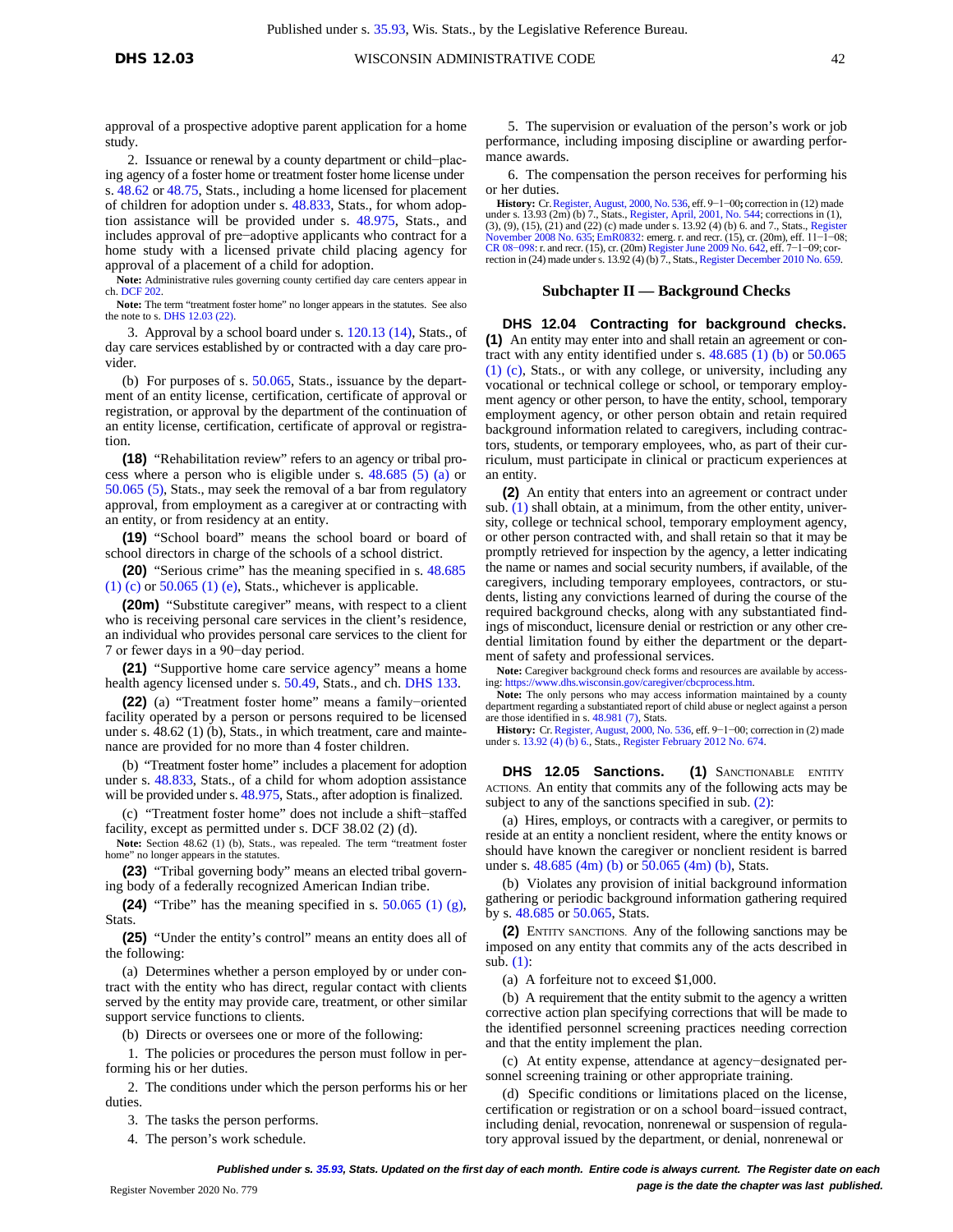termination by a school board of a contract with a day care provider under s. [120.13](https://docs.legis.wisconsin.gov/document/statutes/120.13(14)) (14), Stats.

(e) For a person licensed to operate a child welfare agency, shelter care facility, group foster home or day care facility, any sanction or penalty described in s. [48.715,](https://docs.legis.wisconsin.gov/document/statutes/48.715) Stats.

(f) A requirement that the entity use, at entity expense, a temporary employment agency for screening and hiring personnel.

**(3)** SANCTIONABLE INDIVIDUAL ACTIONS. Any person who is required to complete a background information disclosure form and who commits any of the following actions may be subject to any of the sanctions specified in sub. [\(4\):](https://docs.legis.wisconsin.gov/document/administrativecode/DHS%2012.05(4))

(a) Fails to complete and submit the background information disclosure form to the appropriate agency or entity.

(b) Knowingly gives false information on or knowingly omits information from the background information disclosure form submitted to an agency or entity.

(c) After submitting a background information disclosure form to an agency or entity, subsequently fails to report any information about a conviction for a crime or other act or offense requested on the background information disclosure form, about a substantiated finding of abuse or neglect or a client or of misappropriation of a client's property, or, in the case of a position for which the person must be credentialed by the department of safety and professional services, about a licensure denial, restriction, or other license limitation by either the department or the department of safety and professional services.

**(4)** INDIVIDUAL SANCTIONS. All of the following sanctions may be imposed by an agency on any person who commits any of the acts described in sub.  $(3)$ :

(a) A forfeiture not to exceed \$1,000.

(b) Denial or revocation of regulatory approval or the termination of a contract.

(c) Denial or termination of eligibility to reside at the entity.

(d) Special conditions or limitations placed upon the person, including restriction to an off−premises location during business hours or otherwise restricting the person's contact with clients.

**History:** Cr. [Register,](https://docs.legis.wisconsin.gov/document/register/536/B/toc) August, 2000, No. 536, eff. 9−1−00; correction in (3) (c) made under s[. 13.92 \(4\) \(b\) 6.,](https://docs.legis.wisconsin.gov/document/statutes/13.92(4)(b)6) Stats.[, Register February 2012 No. 674.](https://docs.legis.wisconsin.gov/document/register/674/B/toc)

**DHS 12.06 Determining whether an offense is substantially related to client care.** To determine whether a crime or a delinquency adjudication under s. [48.685](https://docs.legis.wisconsin.gov/document/statutes/48.685(5m)) (5m) or [50.065](https://docs.legis.wisconsin.gov/document/statutes/50.065(5m)) (5m), Stats., is substantially related to the care of a client, the agency or entity may consider all of the following:

**(1)** In relation to the job, any of the following:

(a) The nature and scope of the job's client contact.

(b) The nature and scope of the job's discretionary authority and degree of independence in judgment relating to decisions or actions that affect the care of clients.

(c) The opportunity the job presents for committing similar offenses.

(d) The extent to which acceptable job performance requires the trust and confidence of clients or a client's parent or guardian.

(e) The amount and type of supervision received in the job.

**(2)** In relation to the offense, any of the following:

(a) Whether intent is an element of the offense.

(b) Whether the elements or circumstances of the offense are substantially related to the job duties.

(c) Any pattern of offenses.

(d) The extent to which the offense relates to vulnerable clients.

(e) Whether the offense involves violence or a threat of harm.

(f) Whether the offense is of a sexual nature.

**(3)** In relation to the person, any of the following:

(a) The number and type of offenses the person committed or for which the person has been convicted.

(b) The length of time between convictions or offenses, and the employment decision.

(c) The person's employment history, including references, if available.

(d) The person's participation in or completion of pertinent programs of a rehabilitative nature.

(e) The person's probation or parole status.

(f) The person's ability to perform or to continue to perform the job consistent with the safe and efficient operation of the program and the confidence of the clients served including, as applicable, their parents or guardians.

(g) The age of the person on the date of conviction or dates of conviction.

**Note:** A person refused employment or who has had his or her employment terminated and believes he or she may have been discriminated against, may file a complaint under s. [111.335,](https://docs.legis.wisconsin.gov/document/statutes/111.335) Stats., with the Equal Rights Division, Department of Work-force Development, P.O. Box 8928, Madison, WI 53708−8928 or telephone 608−266−6860.

**History:** Cr. [Register,](https://docs.legis.wisconsin.gov/document/register/536/B/toc) August, 2000, No. 536, eff. 9−1−00; CR [10−091](https://docs.legis.wisconsin.gov/document/cr/2010/91): am. (intro.) [Register December 2010 No. 660,](https://docs.legis.wisconsin.gov/document/register/660/B/toc) eff. 1−1−11.

**DHS 12.07 Reporting background changes and nonclient residency. (1)** An entity shall include in its personnel or operating policies a provision that requires caregivers to notify the entity as soon as possible, but no later than the person's next working day, when any of the following occurs.

(a) The person has been convicted of any crime.

(b) The person has been or is being investigated by any governmental agency for any other act, offense, or omission, including an investigation related to the abuse or neglect, or threat of abuse or neglect, to a child or other client, or an investigation related to misappropriation of a client's property.

(c) The person has a governmental finding substantiated against them of abuse or neglect of a client or of misappropriation of a client's property.

(d) In the case of a position for which the person must be credentialed by the department of safety and professional services, the person has been denied a license, or the person's license has been restricted or otherwise limited.

**(2)** When any of the following occurs relative to a signatory or other legal party to the entity application for regulatory approval or under which a contract under s. [120.13 \(14\),](https://docs.legis.wisconsin.gov/document/statutes/120.13(14)) Stats., is signed, or relative to a nonclient resident at the entity, an entity shall, as soon as possible, but no later than the regulatory agency's next business day, report the information to the agency that gave regulatory approval, or the school board with which the day care entity contracts under s. [120.13](https://docs.legis.wisconsin.gov/document/statutes/120.13(14)) (14), Stats.

(a) The person has been convicted of any crime.

(b) The person has been or is being investigated by any governmental agency for any other act, offense, or omission, including an investigation related to the abuse or neglect, or threat of abuse or neglect, to a child or other client, or an investigation related to misappropriation of a client's property.

(c) The person has a governmental finding substantiated against them of abuse or neglect of a client or of misappropriation of a client's property.

(d) In the case of a position for which the person must be credentialed by the department of safety and professional services, the person has been denied a license, or the person's license has been restricted or otherwise limited.

**(3)** When a person begins residing at or is expected to reside at an entity, or the signatory for licensure changes, the entity shall, as soon as possible, but no later than the regulatory agency's next business day, report the residency, expected residency, or signatory change to the agency that gave regulatory approval or to the school board that the day care entity contracts with under s. 120.13

Published under s. [35.93,](https://docs.legis.wisconsin.gov/document/statutes/35.93) Stats. Updated on the first day of each month. Entire code is always current. The Register date on each page *is the date the chapter was last published. is the date the chapter was last published.* Register November 2020 No. 779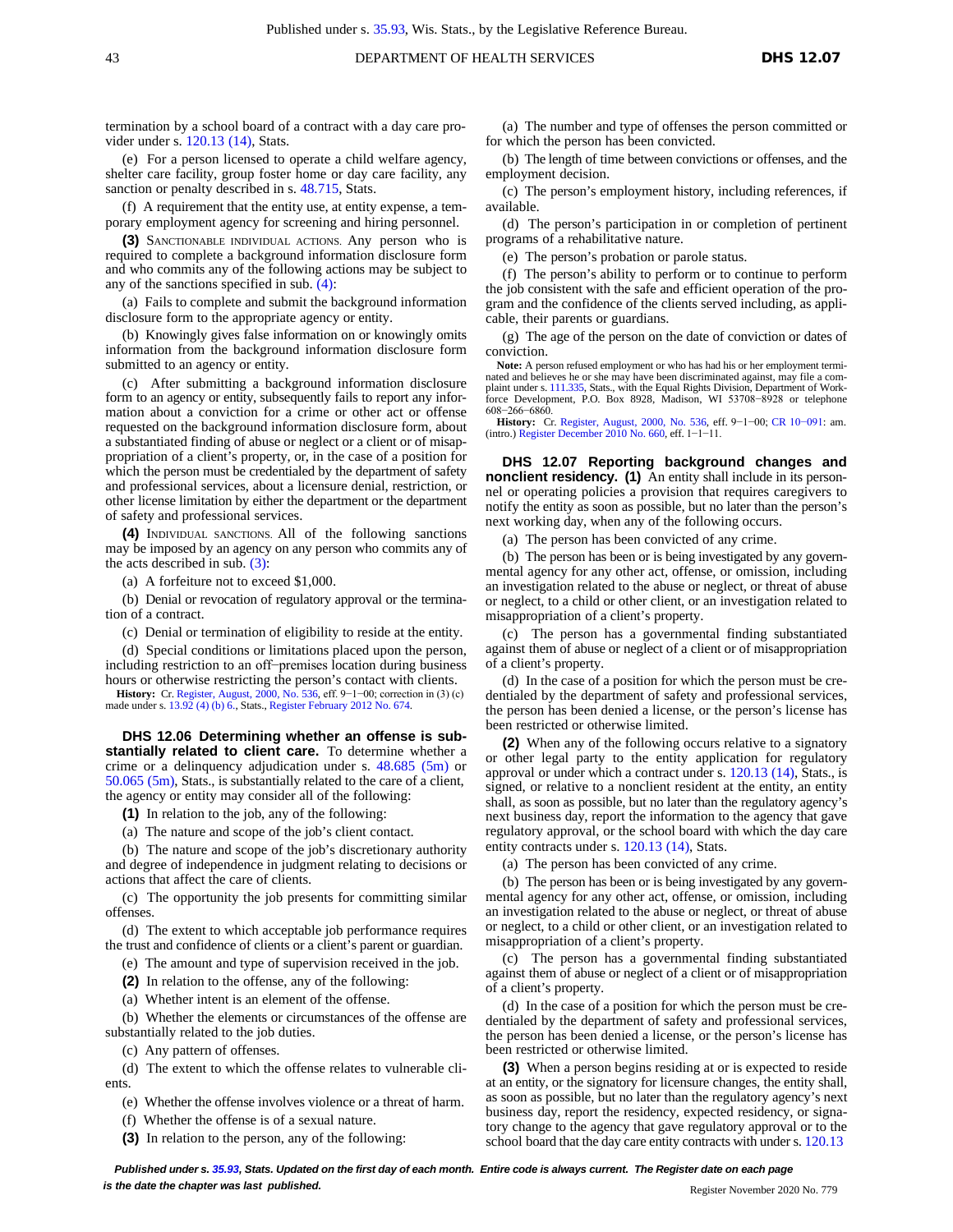[\(14\),](https://docs.legis.wisconsin.gov/document/statutes/120.13(14)) Stats., and submit to the regulatory agency a completed background information disclosure form for the new nonclient resident or new signatory. **History:** Cr. [Register,](https://docs.legis.wisconsin.gov/document/register/536/B/toc) August, 2000, No. 536, eff. 9−1−00; corrections in (1) (d),

(2) (d) made under s[. 13.92 \(4\) \(b\) 6.,](https://docs.legis.wisconsin.gov/document/statutes/13.92(4)(b)6) Stats.[, Register February 2012 No. 674.](https://docs.legis.wisconsin.gov/document/register/674/B/toc)

**DHS 12.08 Armed forces background searches.** If a person who is the subject of a background search under s. [48.685](https://docs.legis.wisconsin.gov/document/statutes/48.685) or [50.065,](https://docs.legis.wisconsin.gov/document/statutes/50.065) Stats., served in a branch of the U.S. armed forces, including any reserve component, within the last 3 years, the agency or entity shall make a good faith effort to obtain the discharge status of that person, either from the discharge papers issued to the person or from the armed forces branch in which the person served. If the discharge status is other than honorable, the agency or entity shall obtain information on the nature and circumstances of the discharge.

**History:** Cr[.Register,](https://docs.legis.wisconsin.gov/document/register/536/B/toc) August, 2000, No. 536, eff. 9−1−00; CR [10−091](https://docs.legis.wisconsin.gov/document/cr/2010/91): am. [Reg](https://docs.legis.wisconsin.gov/document/register/660/B/toc)[ister December 2010 No. 660,](https://docs.legis.wisconsin.gov/document/register/660/B/toc) eff. 1−1−11.

**DHS 12.09 Transmittal of background check information. (1)** When an entity sends a required background information disclosure form to the department under s. [48.685 \(3\)](https://docs.legis.wisconsin.gov/document/statutes/48.685(3)(a)) (a), Stats., the entity shall include in the transmittal all the following:

(a) Any reason for denial or revocation of a license or denial of an adoption application.

(b) The date of the license denial or revocation or adoption application denial.

**(2)** A child−placing agency or county department shall provide the department with written information about each person to whom the child−placing agency or county department denies a license or adoption home study approval for a reason specified in s. [48.685](https://docs.legis.wisconsin.gov/document/statutes/48.685(4m)(a)) (4m) (a), Stats., including all the following:

(a) The reason for denial or revocation of a license or denial of adoption application.

(b) The date of the license denial or revocation or adoption application denial.

**Note:** Send the information required in subs. (1) and (2) to the Bureau of Regulation and Licensing, Department of Children and Families, 201 East Washington Ave-nue, Second Floor, P.O. Box 8916, Madison, WI 53703−8916

**(3)** In addition to the persons specified in s. [48.685 \(6\) \(b\) 2.,](https://docs.legis.wisconsin.gov/document/statutes/48.685(6)(b)2) Stats., an entity shall send a completed background information disclosure form to the county department for a person who is licensed or an adoptive parent applicant studied by a county department.

**(4)** In addition to the persons specified in s. [48.685 \(6\) \(b\) 3.,](https://docs.legis.wisconsin.gov/document/statutes/48.685(6)(b)3) Stats., an entity shall send a completed background information disclosure form to the child−placing agency for a person who is in a home studied for adoptive parent applicant approval.

**History:** Cr. Register, [August, 2000, No. 536,](https://docs.legis.wisconsin.gov/document/register/536/B/toc) eff. 9−1−00.

**DHS 12.10 Maintaining confidentiality of background information disclosure forms.** Agencies and entities shall retain all required completed department background information forms in a manner that ensures prompt retrieval of the forms for inspection and shall comply with applicable federal and state confidentiality laws.

**History:** Cr. Register, [August, 2000, No. 536,](https://docs.legis.wisconsin.gov/document/register/536/B/toc) eff. 9−1−00.

**DHS 12.11 Supervision pending receipt of caregiver background checks.** Entity supervision required under ss. [48.685](https://docs.legis.wisconsin.gov/document/statutes/48.685(4m)(c)) (4m) (c) and [50.065](https://docs.legis.wisconsin.gov/document/statutes/50.065(4m)(c)) (4m) (c), Stats., shall include at a minimum periodic direct observation of the person.

**History:** Cr. Register, [August, 2000, No. 536,](https://docs.legis.wisconsin.gov/document/register/536/B/toc) eff. 9−1−00.

**DHS 12.115 Personal care services, disclosure of convictions.** Pursuant to s. [50.065 \(2m\) \(d\),](https://docs.legis.wisconsin.gov/document/statutes/50.065(2m)(d)) Stats., Table DHS 12.115 lists the crimes for which an entity must disclose to a client or the client's guardian under s. [50.065 \(2m\) \(a\) 1.,](https://docs.legis.wisconsin.gov/document/statutes/50.065(2m)(a)1) Stats., a conviction of a caregiver, other than a substitute caregiver, who provides personal care services to a client in the client's residence.

| For the purposes of s. $50.065$ (2m) (a) 4. and (b), Stats., 'substitute |
|--------------------------------------------------------------------------|
| caregiver' has the meaning given in s. DHS $12.03$ (20m).                |

**Table DHS 12.115**

| <b>Wisconsin Statutes</b>   | Crime                                                                                   |
|-----------------------------|-----------------------------------------------------------------------------------------|
| 940.19 (3), 1999 Stats.     | <b>Battery</b>                                                                          |
| 940.01                      | First-degree intentional homicide                                                       |
| 940.02                      | First-degree reckless homicide                                                          |
| 940.03                      | Felony murder                                                                           |
| 940.05                      | Second-degree intentional<br>homicide                                                   |
| 940.12                      | Assisting suicide                                                                       |
| 940.19 (2), (4), (5) or (6) | Battery (felony)                                                                        |
| $940.22$ (2) or (3)         | Sexual exploitation by therapist;<br>duty to report                                     |
| 940.225 (1), (2) or (3)     | 1st, 2nd or 3rd degree sexual<br>assault                                                |
| 940.285 (2)                 | Abuse of individuals at risk                                                            |
| 940.29                      | Abuse of residents of penal<br>facilities                                               |
| 940.295                     | Abuse or neglect of patients and<br>residents                                           |
| 943.20                      | Theft                                                                                   |
| 943.201                     | Unauthorized use of an<br>individual's personal identifying<br>information or documents |
| 943.203                     | Unauthorized use of an entity's<br>identifying information or<br>documents              |
| 943.32                      | Robbery                                                                                 |
| 943.38                      | Forgery                                                                                 |
| 943.41                      | Financial transaction card crimes                                                       |
| 948.02 (1) or (2)           | 1st or 2nd degree sexual assault<br>of a child                                          |
| 948.025                     | Engaging in repeated acts of sex-<br>ual assault of the same child                      |
| 948.03 (2) (a), (b) or (c)  | Physical abuse of a child                                                               |
| 948.05                      | Sexual exploitation of a child                                                          |
| 948.051                     | Trafficking of a child                                                                  |
| 948.055                     | Causing a child to view or listen<br>to sexual activity                                 |
| 948.06                      | Incest with a child                                                                     |
| 948.07                      | Child enticement                                                                        |
| 948.08                      | Soliciting a child for prostitution                                                     |
| 948.085                     | Sexual assault of a child placed<br>in substitute care                                  |
| 948.11 (2) (a) or (am)      | Exposing a child to harmful<br>material or harmful descriptions<br>or narrations        |

*Published under s[. 35.93,](https://docs.legis.wisconsin.gov/document/statutes/35.93) Stats. Updated on the first day of each month. Entire code is always current. The Register date on each* Register November 2020 No. 779 **page is the date the chapter was last published.**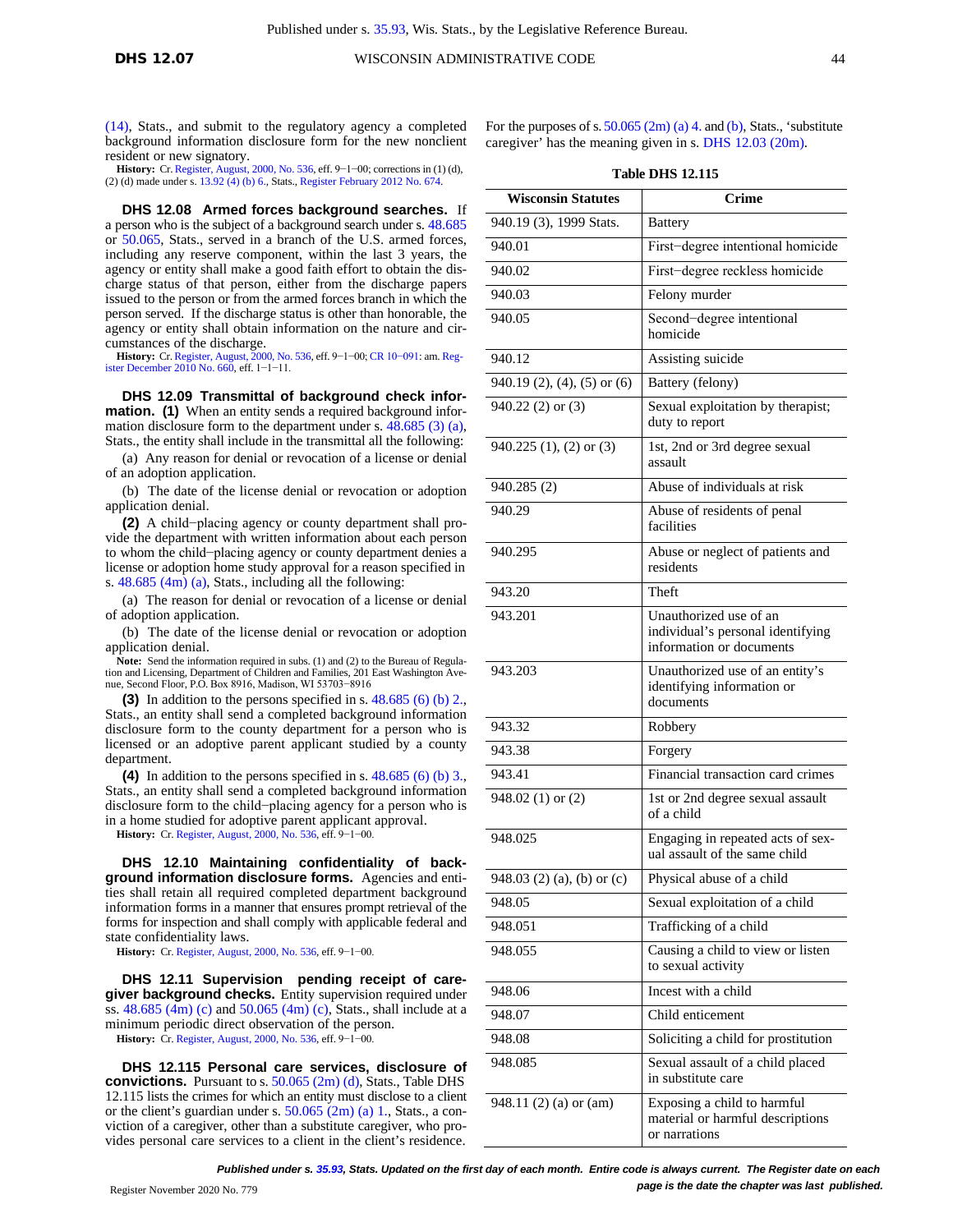DEPARTMENT OF HEALTH SERVICES **DHS 12.12** 

| ٦            |  |
|--------------|--|
| ٦            |  |
| I<br>×<br>۰. |  |

|  |  | Table DHS 12.115 (Continued) |
|--|--|------------------------------|
|--|--|------------------------------|

| <b>Wisconsin Statutes</b> | Crime                                                                                                                                                                                                                                                                  |  |
|---------------------------|------------------------------------------------------------------------------------------------------------------------------------------------------------------------------------------------------------------------------------------------------------------------|--|
| 948.12                    | Possession of child pornography                                                                                                                                                                                                                                        |  |
| 948.13                    | Child sex offender working with<br>children                                                                                                                                                                                                                            |  |
| 948.21 (1)                | Neglecting a child                                                                                                                                                                                                                                                     |  |
| 948.30                    | Abduction of another's child;<br>constructive custody                                                                                                                                                                                                                  |  |
| 948.53                    | Child unattended in child care<br>vehicle                                                                                                                                                                                                                              |  |
| 961.41(1)                 | Manufacture, distribution or<br>delivery of a controlled substance<br>or a controlled substance analog                                                                                                                                                                 |  |
| 961.41 (1m)               | Possession with intent to manu-<br>facture, distribute or deliver a<br>controlled substance or a<br>controlled substance analog                                                                                                                                        |  |
| 961.41 (3g)               | Possession or attempt to possess<br>a controlled substance or a<br>controlled substance analog                                                                                                                                                                         |  |
|                           | Only if the date of conviction is<br>within 5 or fewer years from the<br>date the results of the criminal<br>background check are obtained<br>by the entity.                                                                                                           |  |
| 961.43(1)(a)              | Acquire or obtain possession<br>of a controlled substance by<br>misrepresentation, fraud, forgery,<br>deception or subterfuge                                                                                                                                          |  |
| 961.43(1)(b)              | To make, distribute or possess<br>material designed to reproduce<br>the trademark upon any drug<br>or container or label so as to<br>make a counterfeit substance or<br>to duplicate the physical appear-<br>ance, form, package or label of a<br>controlled substance |  |

A violation of the law of any other state or United States jurisdiction that would be a violation of a crime listed in this table.

**History:** [EmR0832:](https://docs.legis.wisconsin.gov/document/emergencyrules/EmR0832) emerg. cr. eff. 11−1−08; CR [08−098](https://docs.legis.wisconsin.gov/document/cr/2008/98): cr. [Register June 2009](https://docs.legis.wisconsin.gov/document/register/642/B/toc) No. [642,](https://docs.legis.wisconsin.gov/document/register/642/B/toc) eff. 7-1-09.

#### **Subchapter III — Rehabilitation Review**

**DHS 12.12 Rehabilitation process for persons who have committed certain offenses. (1)** GENERAL PROVI-SIONS. (a) An agency shall conduct rehabilitation reviews as described in this section for persons who are eligible to receive rehabilitation review under this section for any of the following:

- 1. Entities the agency regulates.
- 2. Persons an entity employs.
- 3. Persons an entity contracts with.
- 4. Nonclient residents of an entity.

(b) 1. A tribal governing body may conduct rehabilitation reviews under ss. [48.685](https://docs.legis.wisconsin.gov/document/statutes/48.685(5)) (5) and [50.065](https://docs.legis.wisconsin.gov/document/statutes/50.065(5)) (5), Stats., if a plan submitted under s. [48.685](https://docs.legis.wisconsin.gov/document/statutes/48.685(5d)) (5d) or [50.065](https://docs.legis.wisconsin.gov/document/statutes/50.065(5d)) (5d), Stats., has been approved by the department.

2. Tribes desiring to conduct rehabilitation reviews shall send a rehabilitation review plan required under ss. [48.685](https://docs.legis.wisconsin.gov/document/statutes/48.685(5d)) (5d) and [50.065](https://docs.legis.wisconsin.gov/document/statutes/50.065(5d)) (5d), Stats., to the department.

**Note:** Send rehabilitation review plans to the Office of Legal Counsel, Department of Health Services, P.O. Box 7850, 1 West Wilson St., Rm 651, Madison, WI 53707–7850.

**(2)** ELIGIBILITY TO REQUEST REHABILITATION REVIEW.. (a) Any person who is ineligible under s. [50.065](https://docs.legis.wisconsin.gov/document/statutes/50.065(4m)(a)) (4m) (a) or [\(b\),](https://docs.legis.wisconsin.gov/document/statutes/50.065(4m)(b)) or [48.685](https://docs.legis.wisconsin.gov/document/statutes/48.685(4m)(a)) [\(4m\)](https://docs.legis.wisconsin.gov/document/statutes/48.685(4m)(a)) (a) or [\(b\),](https://docs.legis.wisconsin.gov/document/statutes/48.685(4m)(b)) Stats., to receive regulatory approval, to be employed as a caregiver, or to contract with or reside at an entity, may request a rehabilitation review if the person meets both of the following conditions:

1. The person has not requested a rehabilitation review for a similar type of regulatory approval, job function or nonclient resident status within the preceding year. In this subdivision, "similar" means comparable regulatory approval, or a comparable job function or activity.

**Note:** Examples of "similarity" and "comparability" are positions that require a comparable level of direct contact with children; a comparable level of unsupervised client access; a previous review involved family day care and the applicant is seeking licensing for group day care; or the applicant sought a group home license and now is seeking a child−caring institution license.

If the person is a foster home license applicant under s. [48.62,](https://docs.legis.wisconsin.gov/document/statutes/48.62) Stats., or an applicant for an adoption home study, the person has not been convicted of a serious crime under s. [48.685 \(5\)](https://docs.legis.wisconsin.gov/document/statutes/48.685(5)(bm)1) [\(bm\)](https://docs.legis.wisconsin.gov/document/statutes/48.685(5)(bm)1) 1., [2.](https://docs.legis.wisconsin.gov/document/statutes/48.685(5)(bm)2) or [3.,](https://docs.legis.wisconsin.gov/document/statutes/48.685(5)(bm)3) Stats., another crime listed in section III of the appendix that results in a permanent bar, or a similar serious crime in another jurisdiction or, if the person was convicted of a crime under s. [48.685](https://docs.legis.wisconsin.gov/document/statutes/48.685(5)(bm)4) (5) (bm) 4., Stats., the crime was committed more than 5 years before the background check was requested.

(b) If a person is eligible to request a rehabilitation review, the agency or tribe from which the person is seeking regulatory approval, or the entity with whom the person is seeking employment as a caregiver or a contract, or where the person wishes to reside shall give the person information on rehabilitation review eligibility criteria and on how to obtain the rehabilitation review request form.

**Note:** To obtain information about rehabilitation review, access <https://www.dhs.wisconsin.gov/caregiver/misconduct.htm> for adult programs, or https://dcf.wisconsin.gov[/rehab−review/rehab−review−main−page](https://dcf.wisconsin.gov/rehab-review/rehab-review-main-page) for children's programs.

**(3)** INITIATING <sup>A</sup> REHABILITATION REVIEW REQUEST. To request a rehabilitation review, an eligible person shall do all of the following:

(a) Obtain a rehabilitation review request form developed by the department or applicable tribe and submit the completed form to the agency that regulates the entity, or to the applicable tribe, or for day care programs established under s. [120.13](https://docs.legis.wisconsin.gov/document/statutes/120.13(14)) (14), Stats., to the school board.

(b) Submit any supporting documents and information required by the applicable rehabilitation review request form to the same agency, tribe, or school board.

**(4)** PROCESSING REHABILITATION REVIEW REQUESTS. (a) *Rehabilitation review panel.* When an eligible person has filed a complete rehabilitation review request form along with all required additional and supporting information, the applicable agency, tribe, or school board shall appoint a review panel of at least 2 persons to review the information submitted. The panel may request additional information from the person or from other agencies or persons familiar with the person requesting the review.

(b) *Time frame.* If the application form and any requested supporting materials are not complete within 90 days of the date the application is submitted, and the person requesting the review does not have good cause for the failure to submit a complete application form or supporting materials, the rehabilitation approval shall be denied.

(c) *Requester appearance.* The person requesting the rehabilitation review shall have an opportunity to appear before the review panel to answer any questions the panel members may have.

Published under s. [35.93,](https://docs.legis.wisconsin.gov/document/statutes/35.93) Stats. Updated on the first day of each month. Entire code is always current. The Register date on each page **is the date the chapter was last published. is the date the chapter was last published.** Register November 2020 No. 779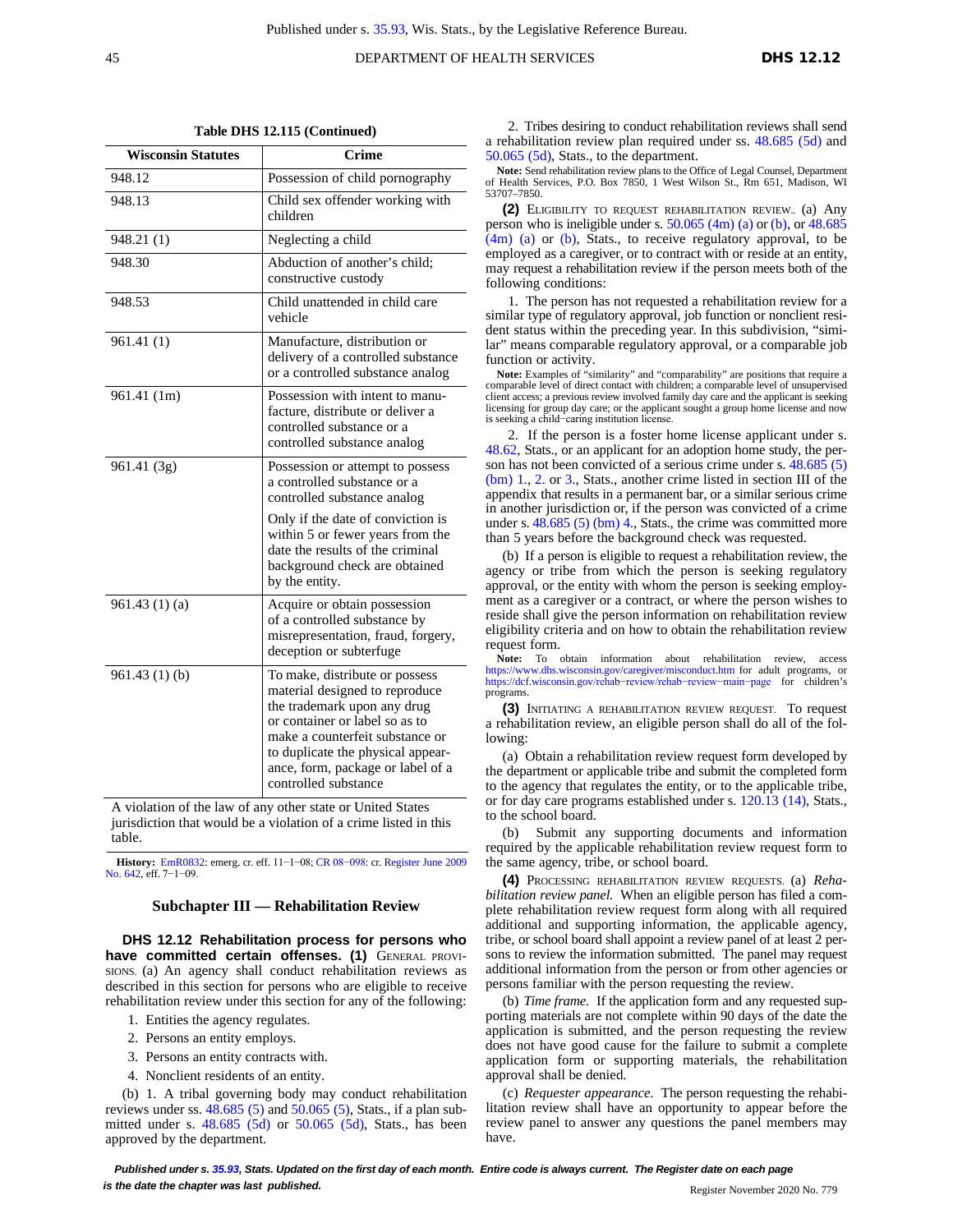(d) *Rehabilitation decision formulation and factors.* After reviewing the information obtained, the review panel shall decide whether the person has demonstrated, by clear and convincing evidence, that the person is rehabilitated for purposes of receiving regulatory approval, employment as a caregiver, or contracting with or residing at an entity. The panel shall consider at least the following factors, as applicable:

1. Personal reference checks and comments from employers, persons, and agencies familiar with the applicant and statements from therapists, counselors and other professionals.

2. Evidence of successful adjustment to, compliance with or proof of successful completion of parole, probation, incarceration or work release privileges.

3. Proof that the person has not had subsequent contacts with law enforcement agencies leading to probable cause to arrest or evidence of noncompliance leading to investigations by other regulatory enforcement agencies.

4. Any pending or existing criminal or civil arrest warrants, civil judgments or other legal enforcement actions or injunctions against the person.

5. Any aggravating or mitigating circumstances surrounding the crime, act or offense.

6. Evidence of rehabilitation, such as public or community service, volunteer work, recognition by other public or private authorities for accomplishments or efforts or attempts at restitution, and demonstrated ability to develop positive social interaction and increased independence or autonomy of daily living.

7. The amount of time between the crime, act or offense and the request for rehabilitation review, and the age of the person at the time of the offense.

8. Whether the person is on the sexual offender registry under s. [301.45,](https://docs.legis.wisconsin.gov/document/statutes/301.45) Stats., or on a similar registry in another jurisdiction.

9. A victim's impact statement, if appropriate.

10. Employment history, including evidence of acceptable performance or competency in a position and dedication to the person's profession.

11. The nature and scope of the person's contact with clients in the position requested.

12. The degree to which the person would be directly supervised or working independently in the position requested.

13. The opportunity presented for someone in the position to commit similar offenses.

14. The number, type and pattern of offenses committed by the person.

15. Successful participation in or completion of recommended rehabilitation, treatment or programs.

16. Unmet treatment needs.

17. The applicant's veracity.

**(5)** REHABILITATION DECISIONS. (a) *Review panel decision.* The review panel shall decide whether to approve, defer, or deny rehabilitation approval, and shall issue a written decision to that effect, as follows:

1. If the review panel finds sufficient evidence to support rehabilitation approval, the decision shall indicate, as applicable, whether the person is eligible for regulatory approval, employment as a caregiver, or contracting with or residency at an entity. The decision shall describe the scope of the rehabilitation approval and state any conditions or limitations placed on the approval, such as whether the approval is only for employment doing certain job functions or the eligibility for regulatory approval is only to operate certain entity types.

2. If the review panel decides to defer a rehabilitation decision, the panel decision shall state the reasons for the deferral. Unless otherwise agreed to by the requester, the panel may defer a final decision for a period of not more than 6 months from the initial decision date.

3. If the review panel decides to deny approval of the rehabilitation request, the decision shall explain the reasons for the denial and inform the requester that he or she may appeal the decision as described in s. [48.685 \(5c\)](https://docs.legis.wisconsin.gov/document/statutes/48.685(5c)) or [50.065 \(5c\),](https://docs.legis.wisconsin.gov/document/statutes/50.065(5c)) Stats., as applicable, by filing a written request for review of the decision within 10 days of receipt.

**Note:** Pursuant to s. [48.685 \(5c\),](https://docs.legis.wisconsin.gov/document/statutes/48.685(5c)) Stats., or [50.065 \(5c\),](https://docs.legis.wisconsin.gov/document/statutes/50.065(5c)) Stats., submit an appeal to the following, as appropriate: 1. To appeal a department denial of a rehabilitation<br>approval, send the appeal request to the Department of Health Services, Office of<br>Legal Counsel, P.O. Box 7850, Madison, WI 53707–7850. 2. board denial of a rehabilitation approval, send the appeal request to the Superintendent of the Department of Public Instruction, 125 South Webster St., Madison, WI 53703; or call 608−266−3390. 3. To appeal a county denial of a rehabilitation approval, send the appeal request to the appropriate county. When any of the preced-ing rehabilitation appeals are denied, a further appeal is available under ch. [227,](https://docs.legis.wisconsin.gov/document/statutes/ch.%20227) Stats. Send a request for a ch. [227,](https://docs.legis.wisconsin.gov/document/statutes/ch.%20227) Stats., hearing to appeal any of the preceding department, department of public instruction or county denials of rehabilitation appeals to the Division of Hearings and Appeals, P. O. Box 7875, Madison, WI 53707−7875. The request may be delivered in person to that office at 5005 University Avenue, Suite 201, Madison, Wisconsin.

Note: Any person who is listed in the department's caregiver misconduct registry under ch. [DHS](https://docs.legis.wisconsin.gov/document/administrativecode/ch.%20DHS%2013) 13 as having a substantiated finding of abuse or neglect of a client or misappropriation of a client's property as the result of an action the person took while working as a nurse aide in a federally certified nursing home or intermediate care facility for individuals with intellectual disabilities (ICF/IID) is permanently prohibited from being employed, in any capacity, in a federally–certified nursing home or a federally–certified ICF/IID. If such a person obtains a rehabilitation approval, the person is eligible to be considered for regulatory approval, for employment as a caregiver, or for non−client residency at or contracting with other entities covered by ss. [50.065](https://docs.legis.wisconsin.gov/document/statutes/50.065) and [48.685,](https://docs.legis.wisconsin.gov/document/statutes/48.685) Stats. See 42 CFR [483.13](https://docs.legis.wisconsin.gov/document/cfr/42%20CFR%20483.13) and [483.420](https://docs.legis.wisconsin.gov/document/cfr/42%20CFR%20483.420) for federal regulations relating to nurse aides.

(b) *Burden of proof.* A person who appeals under par. [\(a\)](https://docs.legis.wisconsin.gov/document/administrativecode/DHS%2012.12(5)(a)3) 3. shall bear the burden of proving, by a preponderance of the evidence, that the agency or tribe abused its discretion in deciding that the person did not show sufficient evidence to support rehabilitation approval.

(c) *Review panel decision distribution.* The review panel shall send its decision to the requester and a copy, if appropriate, to the entity. If the agency conducting the rehabilitation review is other than the department or a tribe, the review panel shall also, within 10 days of sending its decision, send a completed copy of the department's required reporting form regarding any rehabilitation decision to the department. If the entity conducting the rehabilitation review is a tribe, the review panel shall also send a copy of the decision to the same address accompanied by a copy of the requester's application materials.

**Note:** Rehabilitation decisions should be addressed to the Office of Legal Counsel, Department of Health Services, P.O. Box 7850, 1 W.Wilson St., Room 651, Madison, WI 53707-7850.

(d) *Maintaining rehabilitation decision documentation.* The review panel shall maintain a file containing a copy of the original written decision and any decisions from filed appeals that may result. The agency or tribe shall maintain in the file the rehabilitation review request and all materials or information obtained or notes made as part of the rehabilitation review decision.

**(6)** REHABILITATION APPROVAL COMPLIANCE AND WITHDRAW-ALS. (a) *Approval conditions.* A person who receives rehabilitation approval shall comply with all conditions and limitations imposed with that approval.

(b) *Rehabilitation approval violation−−mandatory withdrawal.* An agency or tribe that has granted a person a rehabilitation approval shall withdraw the approval if the agency or tribe learns that the person is no longer eligible under s. [50.065](https://docs.legis.wisconsin.gov/document/statutes/50.065(4m)(a)) (4m) (a) or  $(b)$ , or  $48.685$   $(4m)$   $(a)$  or  $(b)$ , Stats., for regulatory approval, to be employed as a caregiver, or to contract with or reside at an entity.

(c) *Rehabilitation approval violation—summary suspension.* An agency or tribe that granted a person a rehabilitation approval may immediately temporarily rescind the rehabilitation approval when the agency or tribe has knowledge that the person has done either of the following:

1. The person has failed to comply with or abide by any conditions or limitations imposed with the rehabilitation approval.

*Published under s[. 35.93,](https://docs.legis.wisconsin.gov/document/statutes/35.93) Stats. Updated on the first day of each month. Entire code is always current. The Register date on each* **Page is the date the chapter was last** *published.* **Property the chapter was last** *published.* **Register November 2020 No. 779**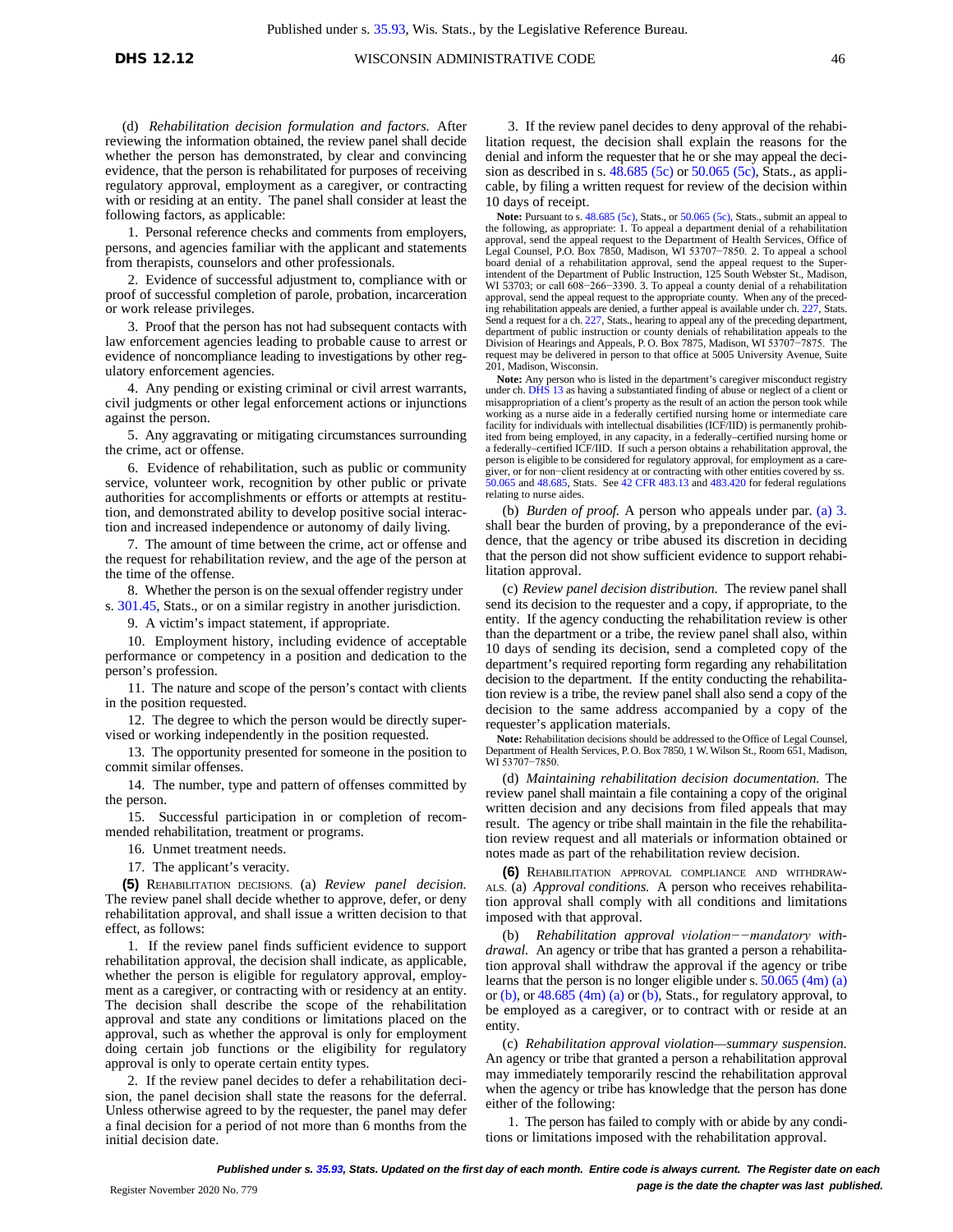2. The person knowingly submitted false information or withheld pertinent information relevant to the rehabilitation request that otherwise could or would have affected the review panel's decision to grant the rehabilitation approval.

(d) *Informing agencies or tribes.* An agency, entity or tribe other than the agency or tribe that granted a rehabilitation approval, that becomes aware that any person has violated his or her rehabilitation approval under par. [\(b\)](https://docs.legis.wisconsin.gov/document/administrativecode/DHS%2012.12(6)(b)) or  $(c)$ , shall inform the agency or tribe that granted the approval, of the violation.

(e) *Review of summary suspensions.* 1. Within 10 working days of temporarily rescinding a rehabilitation approval under par. [\(c\),](https://docs.legis.wisconsin.gov/document/administrativecode/DHS%2012.12(6)(c)) the approving agency or tribe shall determine whether the new information related to an approval violation under par. [\(c\)](https://docs.legis.wisconsin.gov/document/administrativecode/DHS%2012.12(6)(c)) is valid and represents a risk of harm to the client. If the new information is valid and does represent a risk of harm to the client, the approving agency or tribe shall withdraw the rehabilitation approval, thereby re−imposing, as applicable, the person's bar from regulatory approval, from employment as a caregiver or from contracting with or residing at an entity.

2. An agency, entity, or tribe, as applicable, that determines the new information related to an approval violation under par[.\(c\)](https://docs.legis.wisconsin.gov/document/administrativecode/DHS%2012.12(6)(c)) represents a risk of harm to a client shall also immediately take appropriate measures to protect clients until any appeal filed under par.  $(g)$  is exhausted. Appropriate measures may include a repeal of regulatory approval, termination of employment as a caregiver or of approval to reside at an entity, contract termination, reassigning the person away from duties involving direct regular contact with clients or placing the person on temporary leave.

(f) *Withdrawal decisions.* When an agency or tribe withdraws a rehabilitation approval, it shall issue a written decision to that effect. The decision shall explain the reasons for the withdrawal and inform the requester whether he or she may appeal under par.  $(g)$ 

(g) *Appeal rights.* Any person who has his or her rehabilitation approval withdrawn under par. [\(f\)](https://docs.legis.wisconsin.gov/document/administrativecode/DHS%2012.12(6)(f)) may file an appeal of this decision as provided in sub.  $(5)$  [\(a\).](https://docs.legis.wisconsin.gov/document/administrativecode/DHS%2012.12(5)(a))

(h) *Withdrawal reporting.* When an agency or tribe that granted a rehabilitation approval withdraws the approval, and the withdrawal results in a bar to regulatory approval, to eligibility to work as a caregiver, or to contracting with or residing at an entity, the approving agency or tribe shall immediately report the withdrawal to the subunit of the department responsible for collecting this information.

**Note:** Send reports of withdrawn rehabilitation approval to: Office of Legal Counsel, Department of Health Services, P. O. Box 7850, 1 West Wilson Street, Room 651, Madison, WI 53707−7850.

**(7)** SCOPE OF AGENCY OR TRIBE REHABILITATION APPROVAL. (a) *Agency approval limitations.* An agency may grant rehabilitation approval only within the scope of its regulatory authority. The approval applies to all types of entities, job activities and functions the agency regulates, unless the agency specifies otherwise in the form of limitations or conditions expressed in the written rehabilitation approval decision.

(b) *Tribe approval limitations.* A tribe may only grant rehabilitation approvals within the scope of its own employment, contracting, or licensing authority.

(c) *Rehabilitation approval transfers.* 1. When an agency, tribe, or entity learns from the department's background information disclosure form or in any other way that an applicant for regulatory approval, for employment as a caregiver, or for a contract with or permission to reside at an entity has had a rehabilitation review, the agency, tribe, or entity shall request from the rehabilitation review agency or tribe a copy of the rehabilitation review decision. If the rehabilitation review decision was an approval, the agency, tribe or entity shall determine whether the approval may be applied to the regulatory approval, employment as a caregiver, or contract with or residency at an entity that the applicant currently seeks.

2. Except as specified in subd. [3.,](https://docs.legis.wisconsin.gov/document/administrativecode/DHS%2012.12(7)(c)3) an agency, entity, or tribe may review and accept a rehabilitation granted to a person by another agency or tribe if the receiving agency or tribe determines both of the following:

a. The crime, act, or offense that required the person to request rehabilitation review is not substantially related to the person's job duties.

b. Any limitations or conditions imposed with the rehabilitation approval continue to be able to be met.

3. No rehabilitation approval granted by a tribe may be transferred outside of the tribe's employment or contracting authority.

4. Before transferring a rehabilitation approval under subd. [1.,](https://docs.legis.wisconsin.gov/document/administrativecode/DHS%2012.12(7)(c)1) an agency, tribe, or entity shall verify with the department that the applicant has had a rehabilitation review, and if so, the date and status of that review and whether any reason other than the one the applicant reported on the background information disclosure form exists that requires the applicant to request a rehabilitation review.

5. If the decision of the agency or tribe that conducted the rehabilitation review is to deny approval of transferring the rehabilitation approval, the agency, entity, or tribe shall determine whether the applicant for regulatory approval, for employment as a caregiver, or for contracting with or residency at an entity is eligible to seek another rehabilitation review under sub. [\(2\),](https://docs.legis.wisconsin.gov/document/administrativecode/DHS%2012.12(2)) and if so, shall inform the person of his or her eligibility.

**Note:** Examples of circumstances in which approvals may or may not be transferable include the following:

1. An approval to be a foster parent by one county or child−placing agency is not, unless approved by the other county or child−placing agency, transferable to the other county or child−placing agency.

2. An approval by the department for a person to work as a shipping clerk in a hospital or nursing home would be transferable to another entity or job function or activity regulated under ch. [50,](https://docs.legis.wisconsin.gov/document/statutes/ch.%2050) Stats., as long as limitations or conditions, if any, imposed with the rehabilitation approval are able to be met.

3. A rehabilitation approval for employment at a children's day care or a child caring institution is not transferable to a hospital or nursing home or vice versa.

4. A rehabilitation approval is not transferable from a group day care center to a family day care center if the department's rehabilitation approval imposed limits or conditions.

5. A rehabilitation approval is transferable from one department−regulated child care residential setting to another as long as any limitations or conditions can be met.

**History: Cr.** [Register,](https://docs.legis.wisconsin.gov/document/register/536/B/toc) August, 2000, No. 536, eff. 9–1–00; CR 10–091: am. (6[\) Register December 2010 No. 660,](https://docs.legis.wisconsin.gov/document/register/660/B/toc) eff. 1–1–11.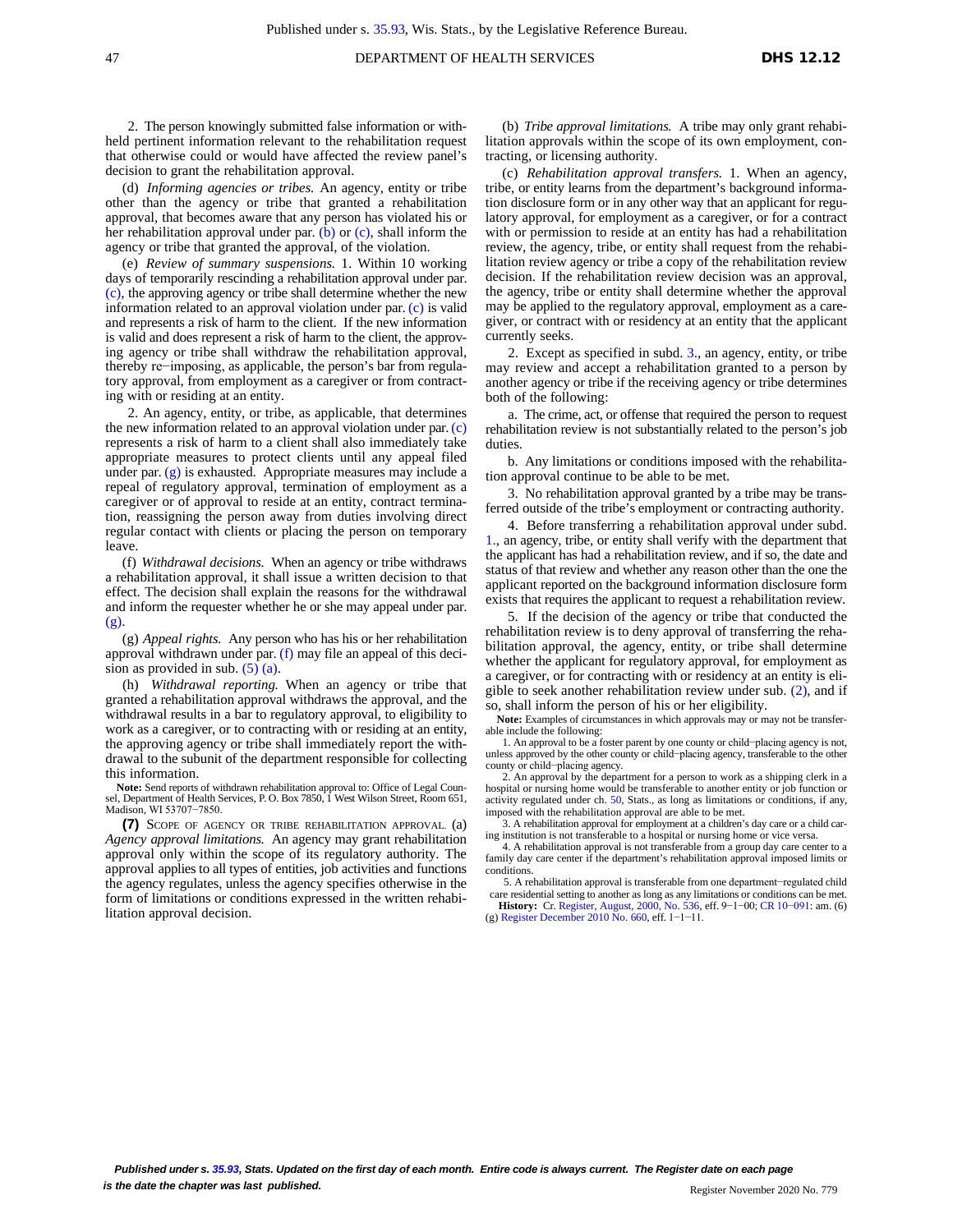DHHS POLICY 001 – Attachment 2 Amended Milwaukee County Caregiver Resolution File No. 20-287

| 1<br>$\overline{2}$ | By Supervisor Moore Omokunde                                                                                | File No. 20-287 |
|---------------------|-------------------------------------------------------------------------------------------------------------|-----------------|
| $\mathfrak{S}$      |                                                                                                             |                 |
| $\overline{4}$<br>5 | <b>A RESOLUTION</b>                                                                                         |                 |
| $6\phantom{1}$      | to modify the policy of the Department of Health and Human Services (DHHS) and other                        |                 |
| $\overline{7}$      | Departments to adopt the Wisconsin Caregiver Law for barrable offenses as part of the                       |                 |
| 8                   | background check process for contract agency employees who provide direct care and                          |                 |
| $9\,$               | services to youth, adhere to the State of Wisconsin Rehabilitation appeals review                           |                 |
| 10                  | process, retain the County's policy to recognize Wisconsin Chapter 948 Crimes Against                       |                 |
| 11                  | Children as a barrable offense (for those offenses not already barred by the State                          |                 |
| 12                  | Caregiver Law) and urge the Milwaukee County Mental Health Board which oversees                             |                 |
| 13<br>14            | the DHHS-Behavioral Health Division to adopt this policy                                                    |                 |
| 15                  |                                                                                                             |                 |
| 16                  | WHEREAS, many Milwaukee County Department of Health and Human                                               |                 |
| 17                  | Services (DHHS) employees and vendors serve as caregivers for families and youth in                         |                 |
| 18                  | Milwaukee County; and                                                                                       |                 |
| 19                  |                                                                                                             |                 |
| 20                  | WHEREAS, a caregiver is defined by the Wisconsin Caregiver Law as a person                                  |                 |
| 21                  | who is employed by, under contract, or a volunteer that has direct contact with clients,                    |                 |
| 22<br>23            | client's personal property or client information that is planned, scheduled or expected or<br>periodic; and |                 |
| 24                  |                                                                                                             |                 |
| 25                  | WHEREAS, in April 1999, the Milwaukee County Board of Supervisors adopted                                   |                 |
| 26                  | File No. 99-233, a resolution that among other things, requires all County departments                      |                 |
| 27                  | that contract for youth services and programs to complete background checks on those                        |                 |
| 28                  | individuals providing services, to ensure they are not involved in criminal and gang                        |                 |
| 29                  | activity, and designated certain offenses, including Chapter 948 of the Wisconsin                           |                 |
| 30                  | Statutes – Crimes Against Children as barrable offenses, and two (2) or more                                |                 |
| 31<br>32            | misdemeanors involving separate incidences within the last three (3) years; and                             |                 |
| 33                  | WHEREAS, in May 2000, the Milwaukee County Board of Supervisors amended                                     |                 |
| 34                  | File No. 99-233 to separate and bar individuals for five (5) years who have committed                       |                 |
| 35                  | crimes in violation of the Uniform Controlled Substances Act under Chapter 961                              |                 |
| 36                  | Wisconsin State Statutes, excluding simple possession, from those who have                                  |                 |
| 37                  | committed crimes against another individual(s) causing bodily harm or death who are                         |                 |
| 38                  | permanently barred; and                                                                                     |                 |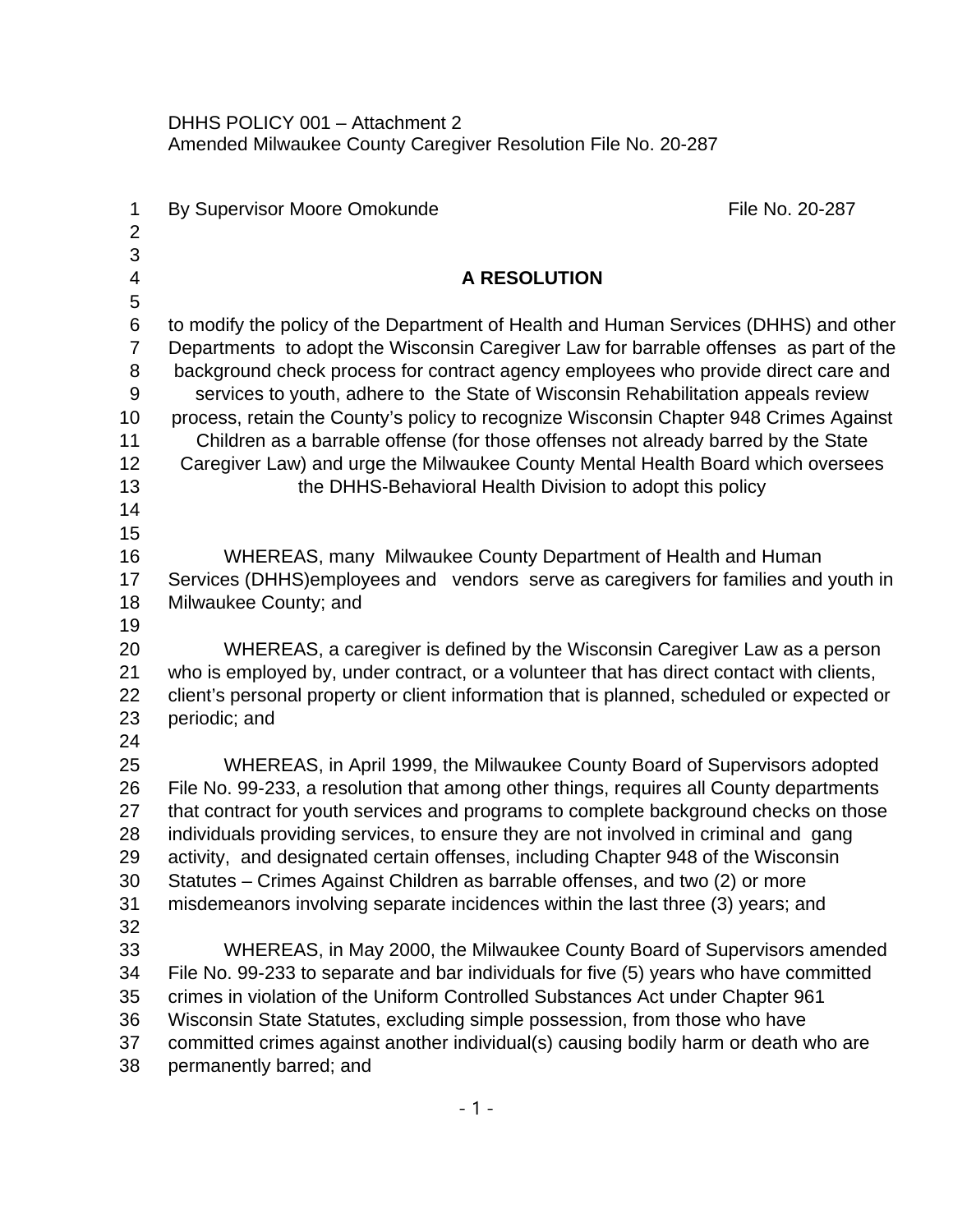DHHS POLICY 001 – Attachment 2 Amended Milwaukee County Caregiver Resolution File No. 20-287

 WHEREAS, DHHS contracts with many vendors which employ individuals who provide direct care and services to youth and families in Milwaukee County that positively impact youth and their families; and WHEREAS, under the current background check policy automatic barrable offenses, with no rehabilitation appeal process, may prevent individuals from sharing relatable personal experiences that positively influence the attitudes and behaviors of at-risk youth and prevent those individuals from working with families in the county; and WHEREAS, the State of Wisconsin Department of Health Services Administrative Code, Chapter 12 – Caregiver Background Checks, allows for the Substantially Related Test to be utilized to allow convictions, such as for Domestic Violence, to be reviewed to determine if it should disqualify the individual for the position they hold; and WHEREAS, the State of Wisconsin under Wis. Stat. § 50.065(5c) permits an individual who has failed to demonstrate to the Wisconsin Department of Health Services that he or she has been rehabilitated has the right to appeal to the Secretary of Health Services and request a judicial case review; and WHEREAS, the State of Wisconsin outlines the required criteria that an individual must adhere to and submit to the department in Wis. Stat. § 50.065(5d); and WHEREAS, the State agency has 90 days to review the rehabilitation plan upon receipt, and unless disapproved by the department, the plan is considered approved; and WHEREAS, under the current policy Milwaukee County does not have rehabilitation review appeals process which would allow an individual convicted of a barred offense the opportunity to provide convincing evidence that he or she has been rehabilitated, even if the State has already granted a rehabilitation review request under the Caregiver Law guidelines; and WHEREAS, any individual who has been barred from working with youth under the Wisconsin Caregiver Law shall be granted the opportunity to prove to the State and the County that he or she has been rehabilitated, as individuals with prior convictions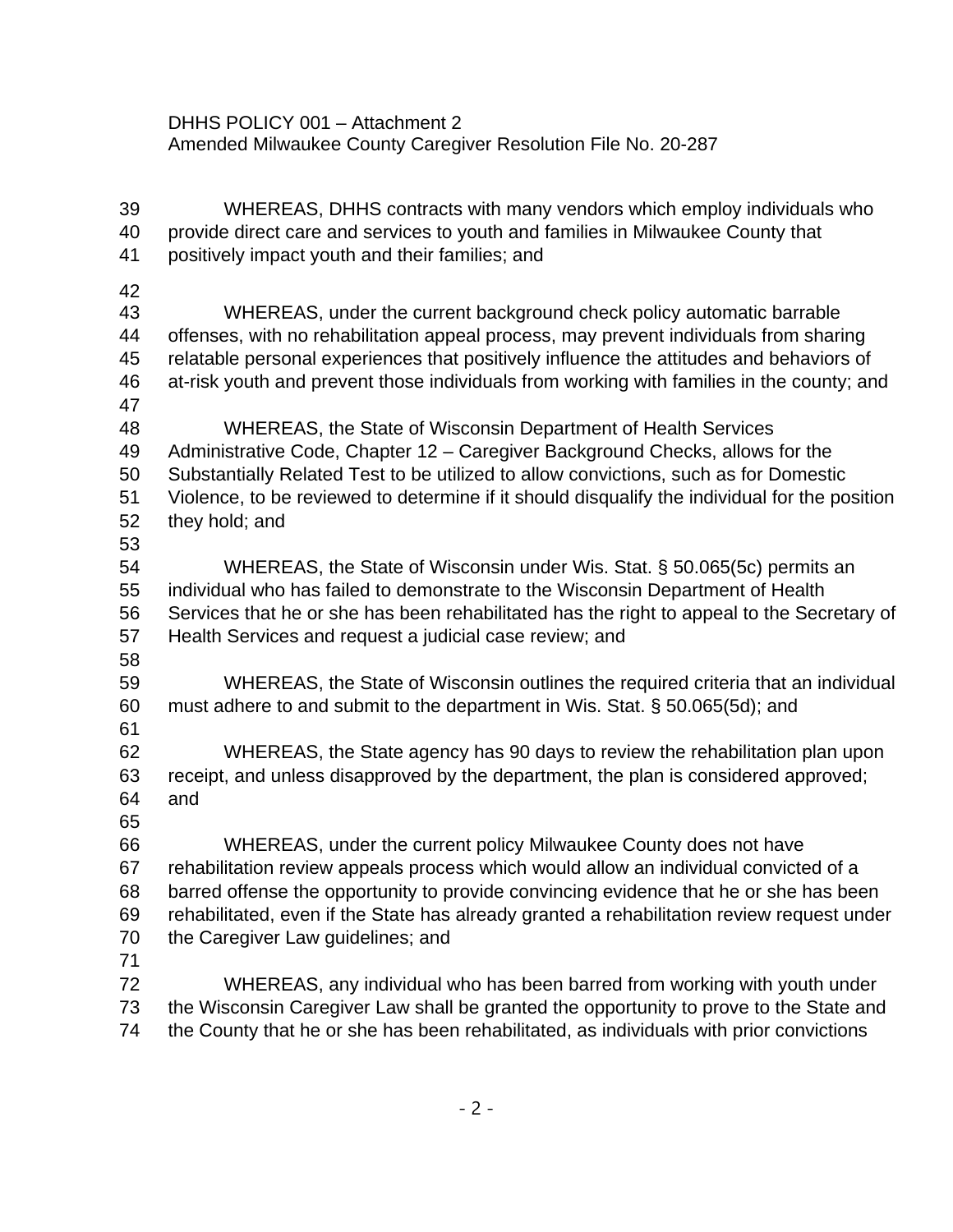DHHS POLICY 001 – Attachment 2 Amended Milwaukee County Caregiver Resolution File No. 20-287

 often have relevant experience(s) which youth may relate to, will help strengthen communities impacted by mass incarceration; now, therefore,

 BE IT RESOLVED, the Milwaukee County Board of Supervisors hereby adopts a policy to amend the background check process for the Milwaukee County Department of Health and Human Services (DHHS) and other departments that provide services to youth directly or through contract vendors services, to adopt the barrable offenses outlined in the Wisconsin Caregiver Law and to accept the rehabilitation of any 82 individual as determined by the State of Wisconsin's appeal process under Wis. Stat. § 50.065; and

 BE IT FURTHER RESOLVED, that Milwaukee County shall maintain Chapter 948 Crimes Against Children as barrable offenses, whether also barred by the Wisconsin Caregiver Law or not, as part of the background check process for contract agency employees who provide direct care to youth, a copy of which is hereto attached to this file; and

 BE IT FURTHER RESOLVED, that Milwaukee County shall also follow the State of Wisconsin Department of Health Services Administrative Code, Chapter 12 – Caregiver Background Checks, for any criminal convictions using the Substantially Related Test to provide greater uniformity and understanding by vendors; and 

 BE IT FURTHER RESOLVED, that the Department of Health and Human Services is requested to collaborate with the Office of Corporation Counsel to modify the current background check process to comport with the direction provided in this resolution for implementation as soon as practicable; and

 BE IT FURTHER RESOLVED, the Department of Health and Human Services is requested to provide an informational report to the County Board on the status of this reform as soon as practical and is requested to submit the new policy to the Milwaukee County Mental Health Board for consideration and possible adoption to ensure a uniform policy that comports with the State Caregiver Law and appeal process except 106 for those Chapter 948 offenses barred only by the County.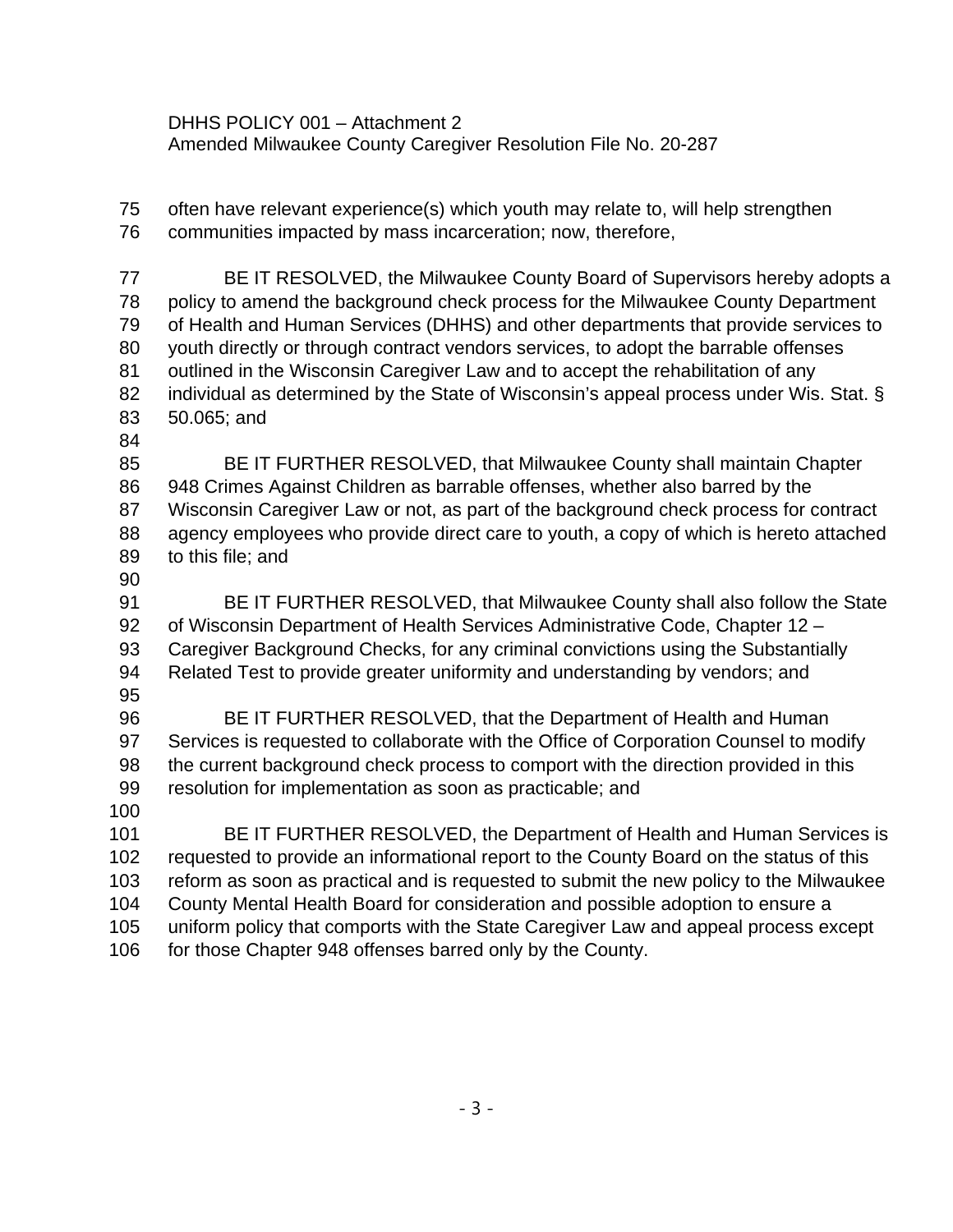## **DHHS POLICY 001- Attachment 3 DOJ - SAMPLE**



STATE OF WISCONSIN DEPARTMENT OF JUSTICE

## Request Date: **8/17/2020** Report Date: **8/17/2020**

This criminal background check was performed by searching the following data submitted to the Crime Information Bureau

| Name:               |  |
|---------------------|--|
| Date of Birth:      |  |
| <b>Alias Names:</b> |  |

## NOTICE TO EMPLOYERS

It may be a violation of state law to discriminate against a job applicant because of an arrest or conviction record. Generally speaking, an employer may refuse to hire an applicant on the basis of a conviction record only if the circumstances of the offense for which the applicant was convicted substantially relate to the circumstances of the particular job. For more information, see Statute 111.335 and the Department of Workforce Development's publication, Arrest and Conviction Records Under the Law.

Before you make a final decision adverse to an applicant based on the following arrest record, in addition to any other opportunity you offer the applicant to explain the following arrest record, please notify the applicant of:

- 1. His or her right to challenge the accuracy and completeness of any information contained in a arrest record, and
- 2. The process for submitting a challenge

The applicant should submit his or her challenge to CIB on Form DJ-LE-247. Form DJ-LE-247 is available free of charge on The Department of Justice website or by calling (608) 266-7314. A challenge may include a request for comparison of the fingerprints of the person submitting the challenge to the fingerprints on file that are associated with the Wisconsin arrest record below.

## NO RECORD FOUND

An arrest record search based only on a name, date of birth, and other identifying data that is not unique to a particular person (like "sex" or "race") may result in:

- 1. Identification of criminal history records for multiple persons as potential matches for the identifying data submitted, or
- 2. Identification of an arrest history record belonging to a person whose identifying information is similar in some way to the identifying data that was submitted to be searched, but is not the same person whose identifying data was submitted for searching. The Crime Information Bureau (CIB) therefore cannot guarantee that the response below pertains to the person in whom you are interested without a fingerprint submission.

Based on the above identifying data provided for this search, no matching Wisconsin arrest records were found at this time. These search results do not preclude an individual from having an arrest record at a local law enforcement agency that was not reported to the Department of Justice or in another state, or juvenile records that are confidential by law. The results of this search are effective and current for the date of this search only. A new search should be submitted if an updated response is needed at a later time.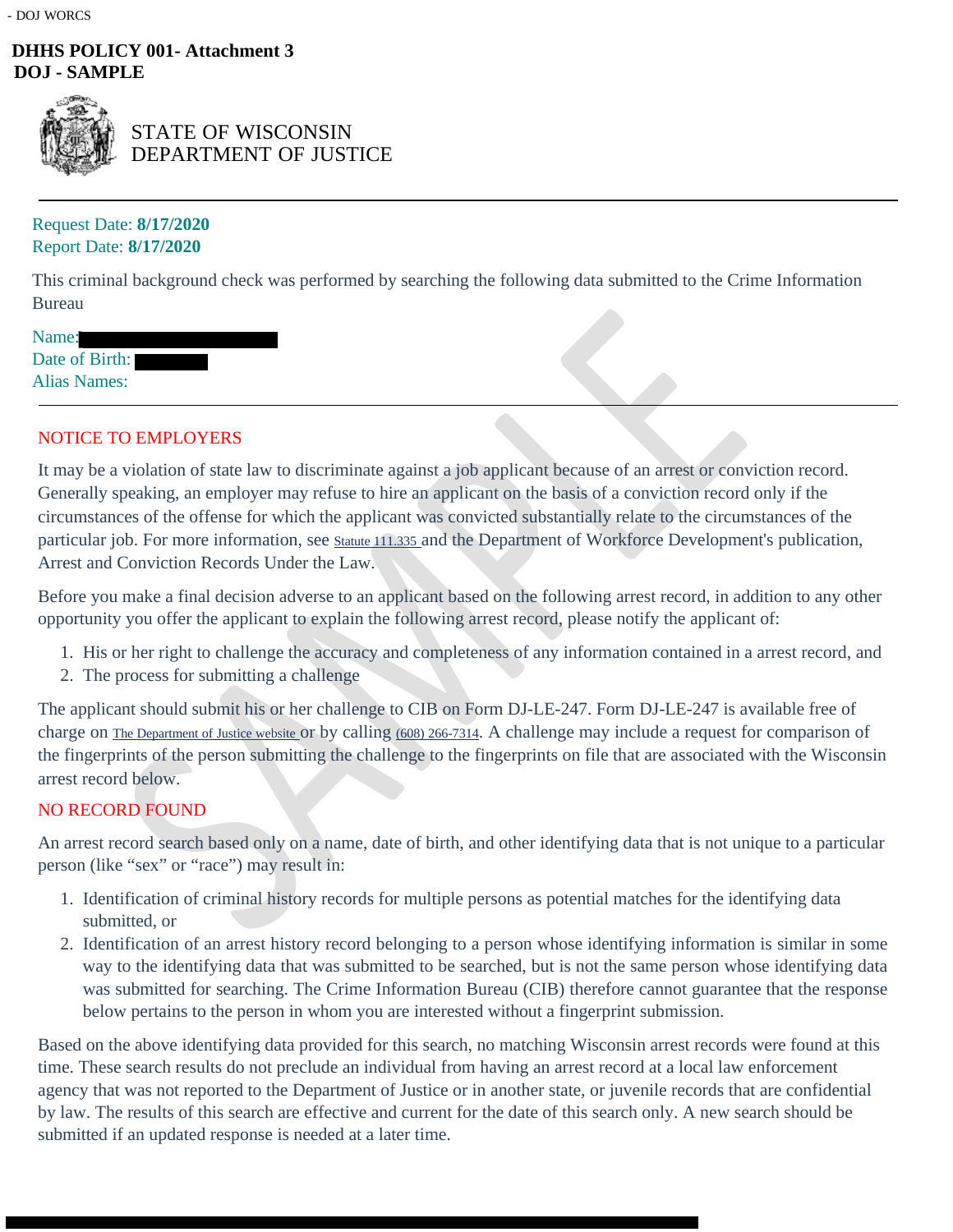### - DOJ WORCS  **DHHS POLICY 001- Attachment 4 DHS Letter - SAMPLE**

| <b>Tony Evers</b> |  |
|-------------------|--|
| Governor          |  |
| Andrea Palm       |  |



**State of Wisconsin** Department of Health Services DIVISIONOFENTERPRISESERVICES 1 WEST WILSON STREET P.O. BOX 7850 MADISONWI 53707-7850

dhs.wisconsin.gov

Date: August 17, 2020

From: The Department of Health Services,

The Department of Children and Families and

The Department of Safety and Professional Services

## Re: **Response to Caregiver Background Check**

On August 17, 2020, we received notice from the Department of Justice (DOJ) that you requested a Caregiver Background Check for the above named individual. You are receiving this letter per the requirements of sections 48.685 and 50.065 of the Wisconsin Statutes.

The Department of Health Services (DHS), the Department of Children and Families (DCF) and the U.S. Department of Health

and Human Services, Office of Inspector General (OIG) provides the following information in this letter:

- a) Noncredentialed Caregiver Findings of Abuse or Neglect of a Client; or Misappropriation of a Client's Property - A name listed in this area may prohibit employment or licensure for that person.
- b) Denials or Revocations of Operating Licenses for Adult (Chapter 50) Programs A name listed in this area may prohibit employment or licensure for that person.
- c) Denials or Revocations of Operating Licenses for Child (Chapter 48) Programs A name listed in this area may prohibit employment or licensure for that person.
- List of Excluded Individuals/Entities (LEIE) excluded from participation in Medicare, Medicaid and all other d) Federal health care programs.

A name listed in this area may prohibit employment or licensure for that person.

e) Rehabilitation Review Findings - A name listed in this area means that the individual has completed a rehabilitation review and the outcome may affect employment or licensure.

The Department of Safety and Professional Services (DSPS) search results also appear in this letter and are listed as:

f) Status of Professional Credential(s), License(s), or Certificate(s) - This section lists each professional credential, license, and certificate held by the individual. If an individual's name appears, note the "Eligible to Practice" indicator. If you have questions, contact the listed phone number.

The Department of Justice, Wisconsin criminal records search results are returned in a separate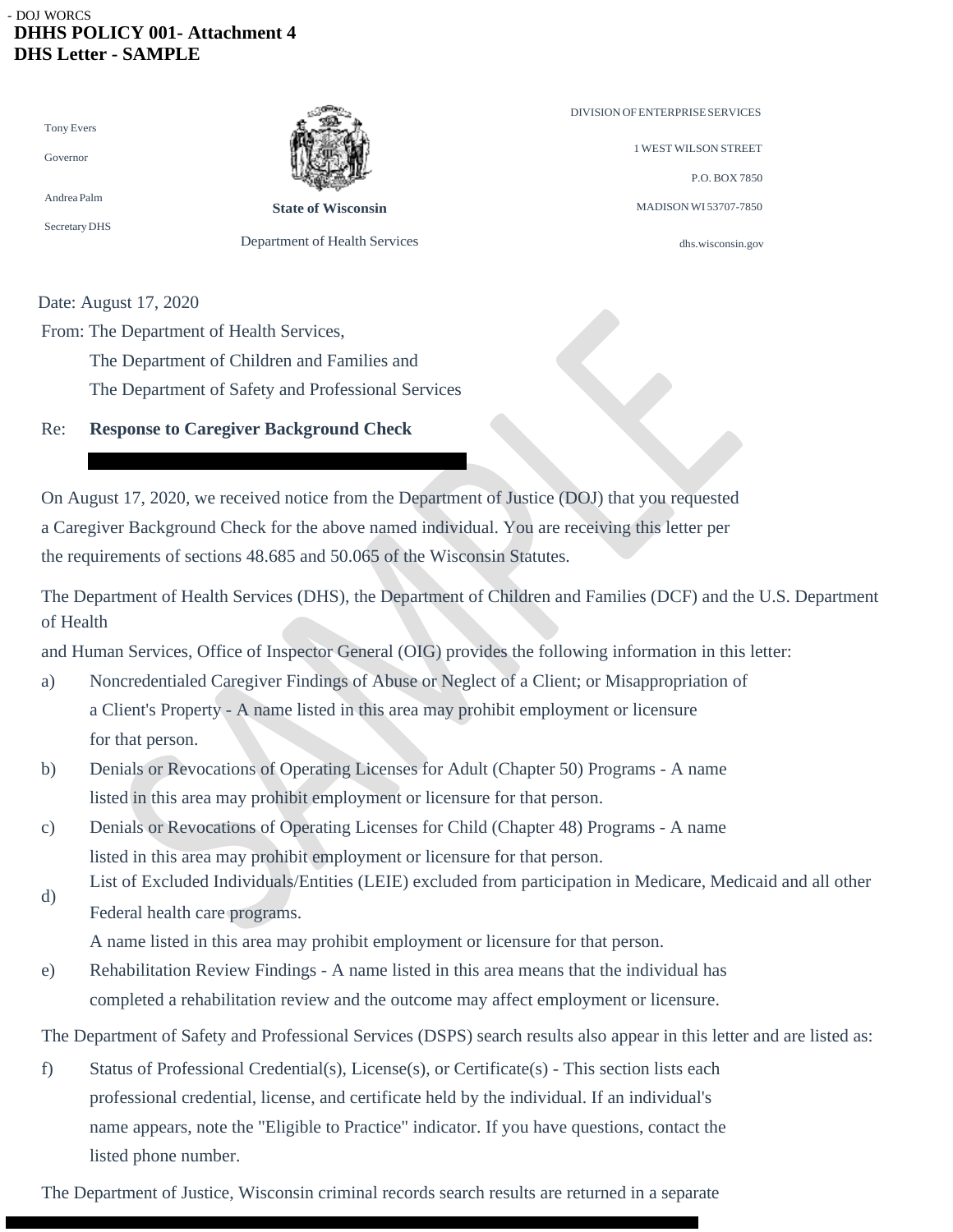### - DOJ WORCS

letter and are not part of this letter.

Before contacting one of the state agencies regarding the accuracy of the results of the electronic search, please verify that the name, date of birth, and Social Security Number shown at the beginning of this letter in the "Re" section match the name, date of birth, and Social Security Number of the original request.

Enclosure: Response to Caregiver Background Check.

**Electronic Search Results from the Department of Health Services (DHS) and the Department of Children and Families (DCF)** 

**a. Noncredential Caregiver Findings of Abuse or Neglect of a Client; or Misappropriation of a Client's Property in Wisconsin**

No findings for reasons specified in the caregiver law were listed for

If additional information is needed, contact the Division of Quality Assurance (DQA) at (608) 261-8319.

# **Noncredential Caregiver Findings of Abuse or Neglect of a Client; or Misappropriation of a Client's Property Out of State**

No findings for reasons specified in the caregiver law were listed for

If additional information is needed, contact the Division of Quality Assurance (DQA) at (608) 261-8319.

**b. Denials or Revocations of operating Licenses for Adult (Chapter 50) Programs** No denials or revocations specified in the caregiver law were found for

**c. Denials or Revocations of operating Licenses for Child (Chapter 48) Programs** No denials or revocations specified in the caregiver law were found for

If additional information is needed, contact the Department of Children & Families at (608) 266-8001.

.

**c. Denials or revocations of Operating Licenses for BPOHC** No denials or revocations for the reasons specified in the caregiver law were found for

If additional information is needed, contact the DCF Bureau of Permanency and Out of Home Care at (608) 264-6933.

# **d. List of Excluded Individuals/Entities (LEIE) for U.S. Department of Health and Human Services, Office of Inspector General (OIG).**

No exclusion on the Exclusion DataBase were found for

**e. Rehabilitation Review Findings Time Matters - DHS** No Rehabilitation Review findings were found for

If additional information is needed, contact the DHS Office of Legal Counsel at (608) 266-8428.